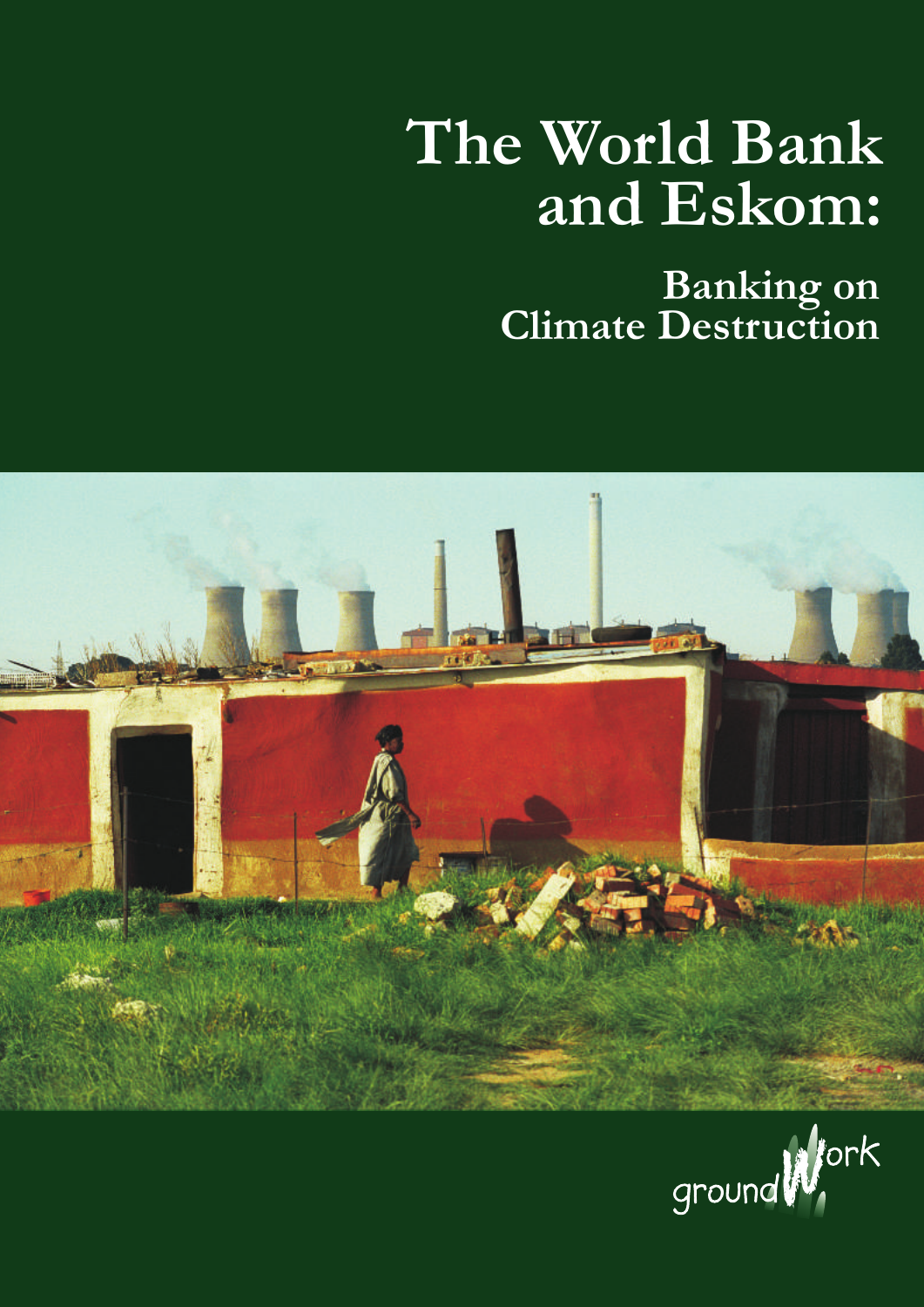### **The World Bank and Eskom:**

### **Banking on Climate Destruction!**

**Written by David Hallowes**

ISBN 978-0-620-45863-4 December 2009

Published by ground Work P O Box 2375, Pietermaritzburg, 3200, South Africa Tel:  $+27(0)333425662$  $\operatorname{Fax}:$  $+27(0)333425665$ e-mail: team@groundwork.org.za Web: www.groundwork.org.za

#### **Cover Credit:**

Front Cover: An Eskom power station adjacent to homes without electricity Photo by Paul Weinberg Back Cover: Destruction of land in the Vaal Triangle adjacent to the Eskom Lethabo plant. Photo by groundWork courtesy of the Bateleurs

This report was made possible with funding from Friends of the Earth International

**2 ~ The World Bank and Eskom**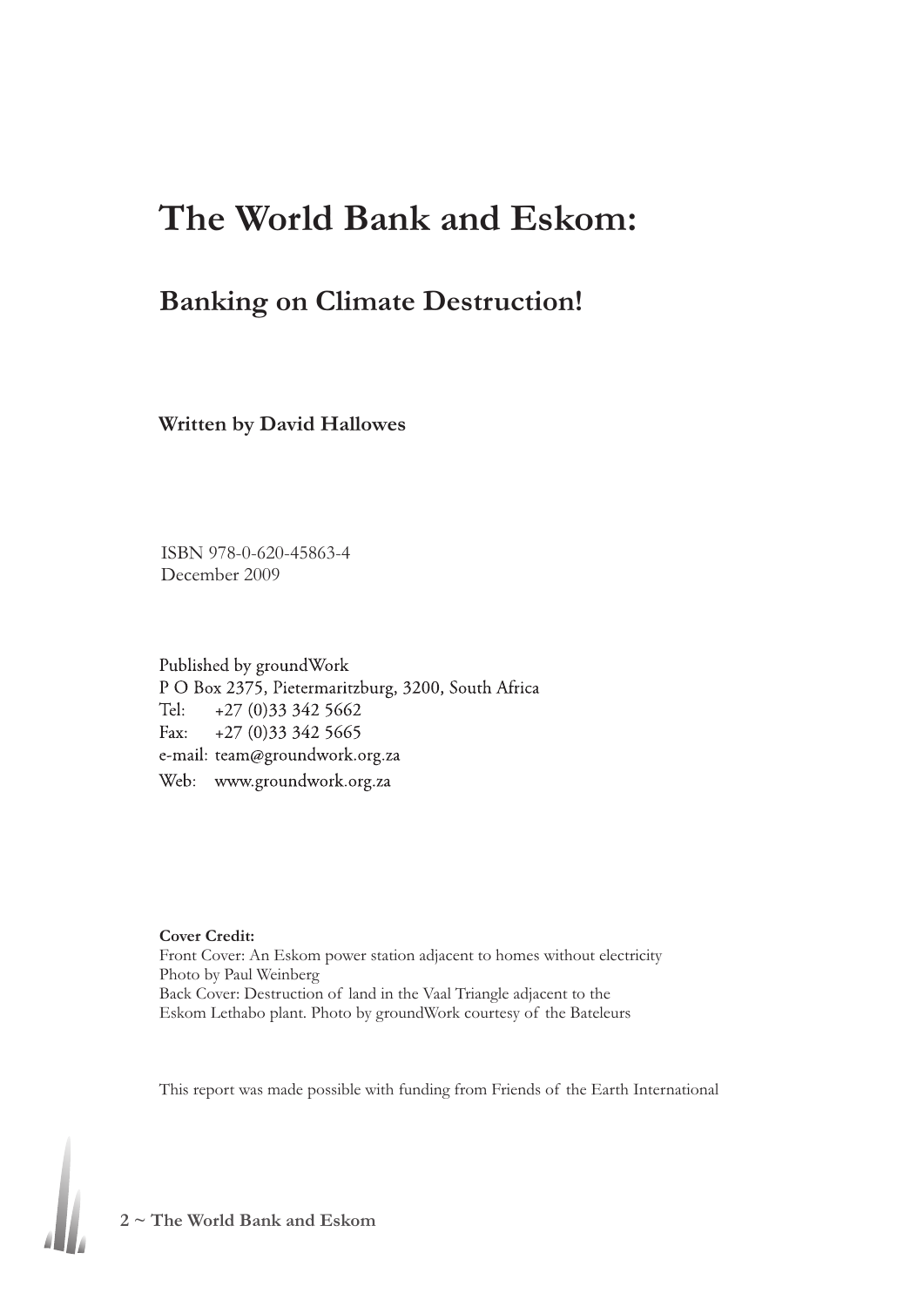# **Foreword**

Bobby Peek Director, groundWork, Friends of the Earth South Africa

A year ago the South African public heard the news that the World Bank was going to loan Eskom, our embattled energy utility, 5 billion US dollars. This is todate the largest World Bank loan in Africa. This shocked people considering the legacy of structural adjustment programmes that came with other Wrold Bank loans to African states. The announcement on the loan came a day after Eskom's credit ratings where downgraded in late 2008. They were desperate for cash. Since then, very little information has come out regarding the loan.

Fast forward to November 2009 and not much clarity has been gained. Reports said the loan was off, and then on again and then it was only for 2 billion US dollars. As this report was going to print, various public statements were once again made. In mid November the public heard that the loan was back on for 3.75 billion US dollars and by the end of November it was back to 5 billion US dollars, with a decision to be made in early 2010. At the same time the African Development Bank has committed 2.7 billion US dollars to Eskom.

This all comes after Eskom's woes have deepened. South Africa has just witnessed a bruising battle for the leadership of Eskom with the result that both the Chairperson of the Board, the ex-Anglo American boss, Bobby Godsell, and the Chief Executive Office, Jacob Maroga have resigned or have been fired, one does not know as pubic information on this issue is managed or mismanaged.

South Africa is in the midst of an energy crisis unparalleled in its history. Eskom, the South African state energy utility is desperate as it seeks to find cash to get it out of a crisis that has been created through years of mismanagement, political interference and horrendous bureaucracy. South Africa is dependent on dirty energy from coal. It markets itself as a destination for energy intensive industries in its export led development paradigm. Energy from coal was the backbone of the apartheid state, which was adopted by the African National Congress in the new dispensation.

While some news reports suggest that the loan is needed to ensure universal access to electricity in South Africa, the shocking record of World Bank oil loans to Africa tells another story. 80% of projects that the World Bank invested in between 1992 and 2003 were designed to export oil to Western Europe, Canada, the U.S., Australia, New Zealand and Japan. Couple this with South Africa's export led economy and one has to ask whether the loan is really going to be used for ensuring that all people in South Africa will have access to affordable energy, or is it going to be used to protect South Africa's exported led, energy and carbon intensive development considering that around 80% of our energy is used by industry and commerce.

With the ever changing woes in Eskom and promises by banks, this research could be never ending as it seeks to get to the 'real' figures. But what is finally clear is that the World Bank and the South African government are committed to fossils.

Banks funding fossil fuel development is not a new debate. Organisations have been challenging this for more than a decade now. During this period of intense and urgent negotiations on a new 'climate deal' loans such this that favour the present carbon intensive development paradigm for corporate profit are a clear indication to the public that the World Bank and governments of the world in general are not honest in their attempts to deal with the real global crisis, our dependence on fossil fuels.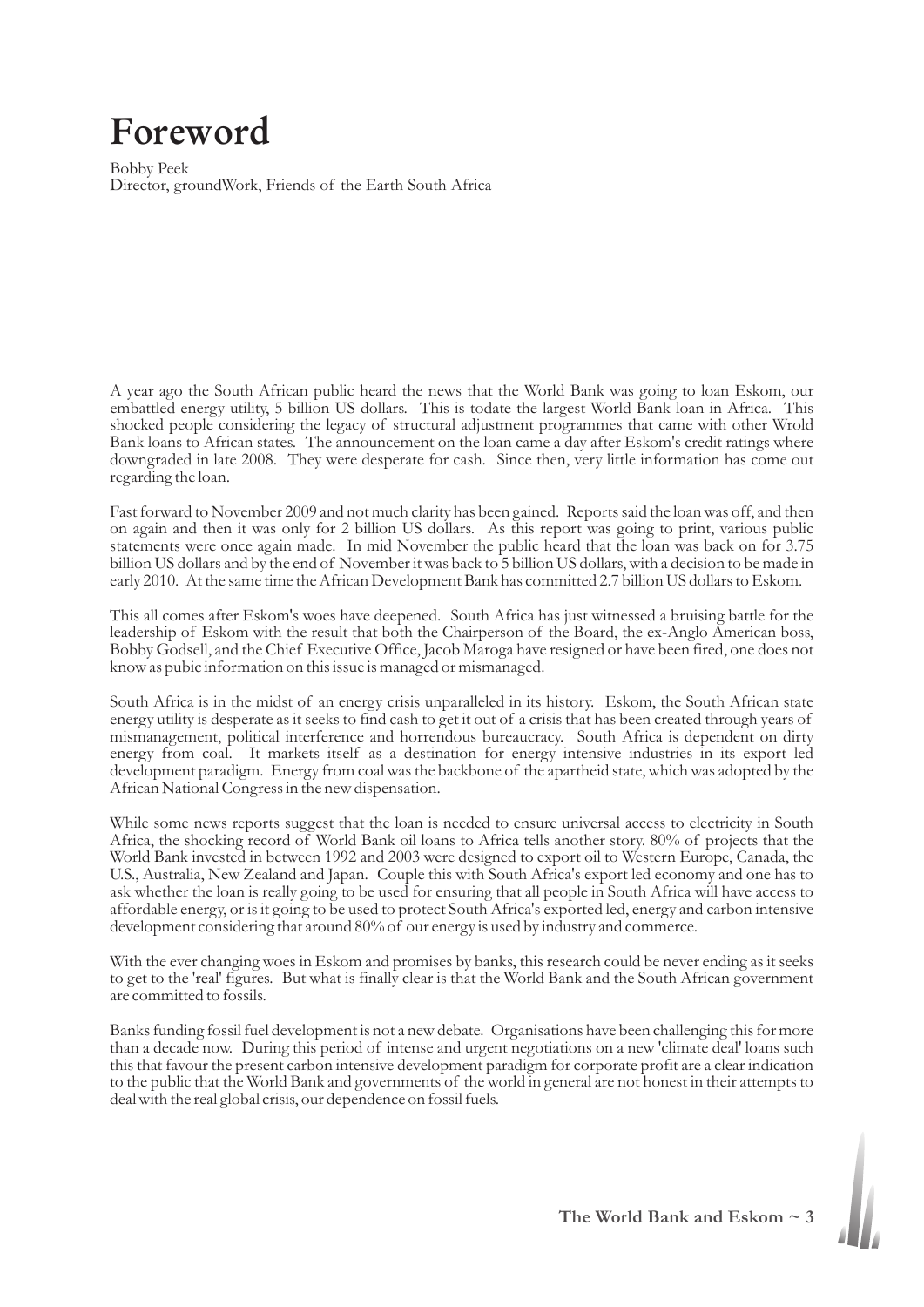# Contents

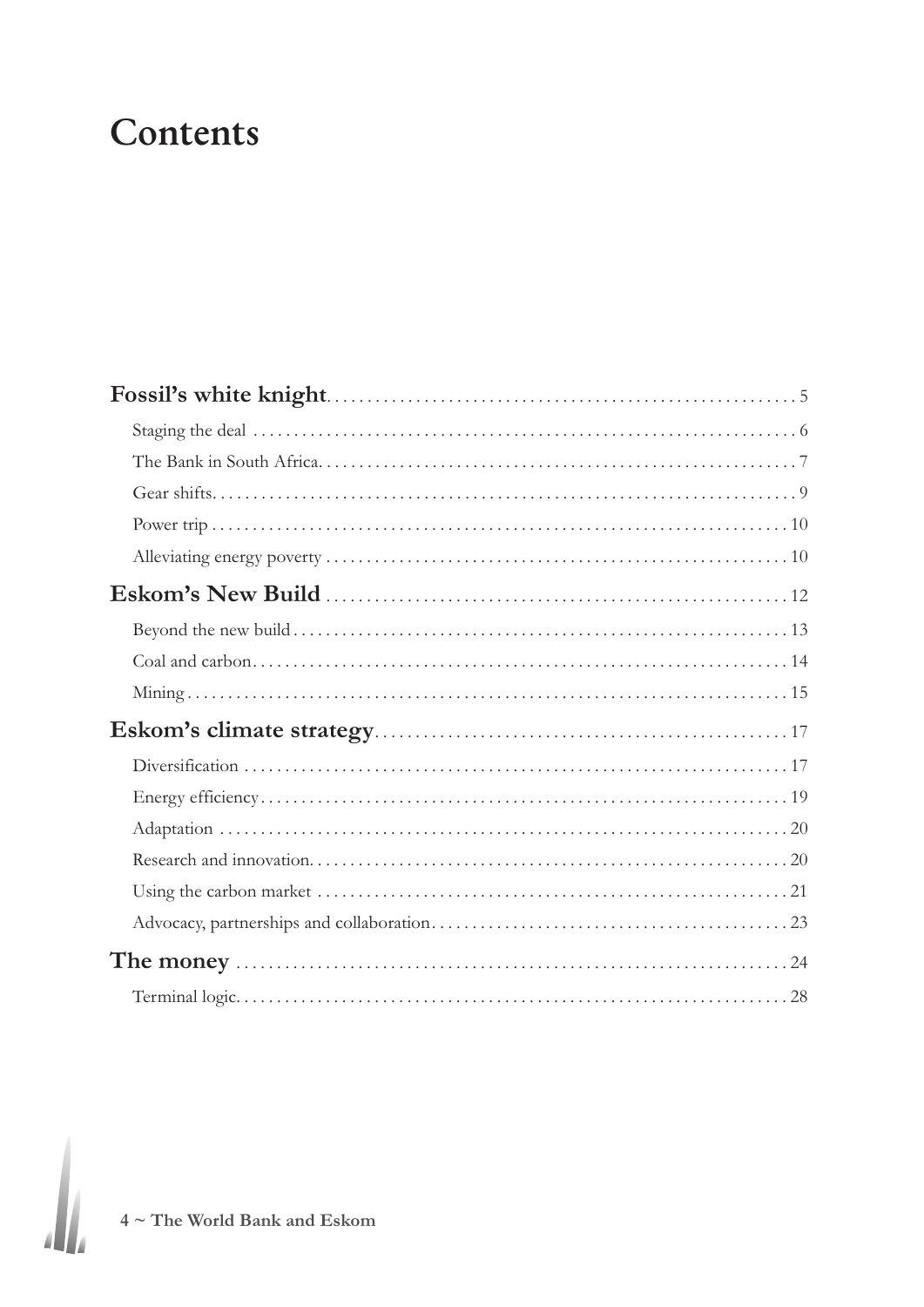# **Fossil's white knight**

The World Bank is negotiating with South Africa to lend up to \$5-billion – around SAR50-billion – for state-owned power utility Eskom's 'new build' programme. Globally, the Bank has claimed it is one of those in the forefront when it comes to funding sustainable development and addressing climate change in particular. Among other things, it manages the Global Environment Facility (GEF) in partnership with the United Nations Environment Programme (UNEP) and the UN Development Programme (UNDP). It is also a key player in developing the global carbon market.

The loan package to South Africa is still under discussion but its purpose, as described by Bank officials, is to help Eskom and the electricity sector "achieve financial stability, increase generation capacity and efficiency, and adopt a low-carbon trajectory". This fits in with the Bank's view of sustainable development and the image it seeks to cultivate – and sustain – as the world's leading broker of climate funding. The use to which the loan will be put also fits in with the Bank's actual practice, which is starkly at odds with the propaganda.

There is nothing 'low carbon' about Eskom's new build. Nor does 'financial stability' seem likely, except perhaps at the cost of the country's stability.

Eskom's new build is based on carbon intensive coal-fired power – projects currently under construction include two new giant coal-fired power stations. The overall construction programme is slated for completion over the next eight years and will expand generating capacity by nearly 150%. The capital spend during the next five years is put at R385-billion and key contracts have been signed, but Eskom is struggling to raise the money.

So far, the major source of funding is Eskom's sole 'shareholder' – the South African government. In February 2008, Finance Minister Trevor Manuel announced a R60-billion (\$6-billion) 'subordinated' loan to Eskom from the South African Treasury. That is, a loan that won't be repaid until Eskom has paid off its other debtors; the Treasury will be last in line. Industry commentators regard the loan as an injection of equity, implying that they do not expect it to be repaid. In 2009, the loan was supplemented by Treasury guarantees for a further R176-billion of Eskom debt. This would cover the World Bank loan as well as commercial loans. The only money that government is not standing surety for is a \$500-million (R5-billion) loan from the African Development Bank (AfDB) signed off in November 2008.

Impressive as these figures are, the funding gap remains huge. Eskom plans to spend R87-billion in this financial year (2009/10) and is R27-billion short. During the next five years it is short

<sup>1</sup> Personal communication with Sarwat Hussain, senior communications officer, Africa Region External Affairs, The World Bank, June 2, 2009.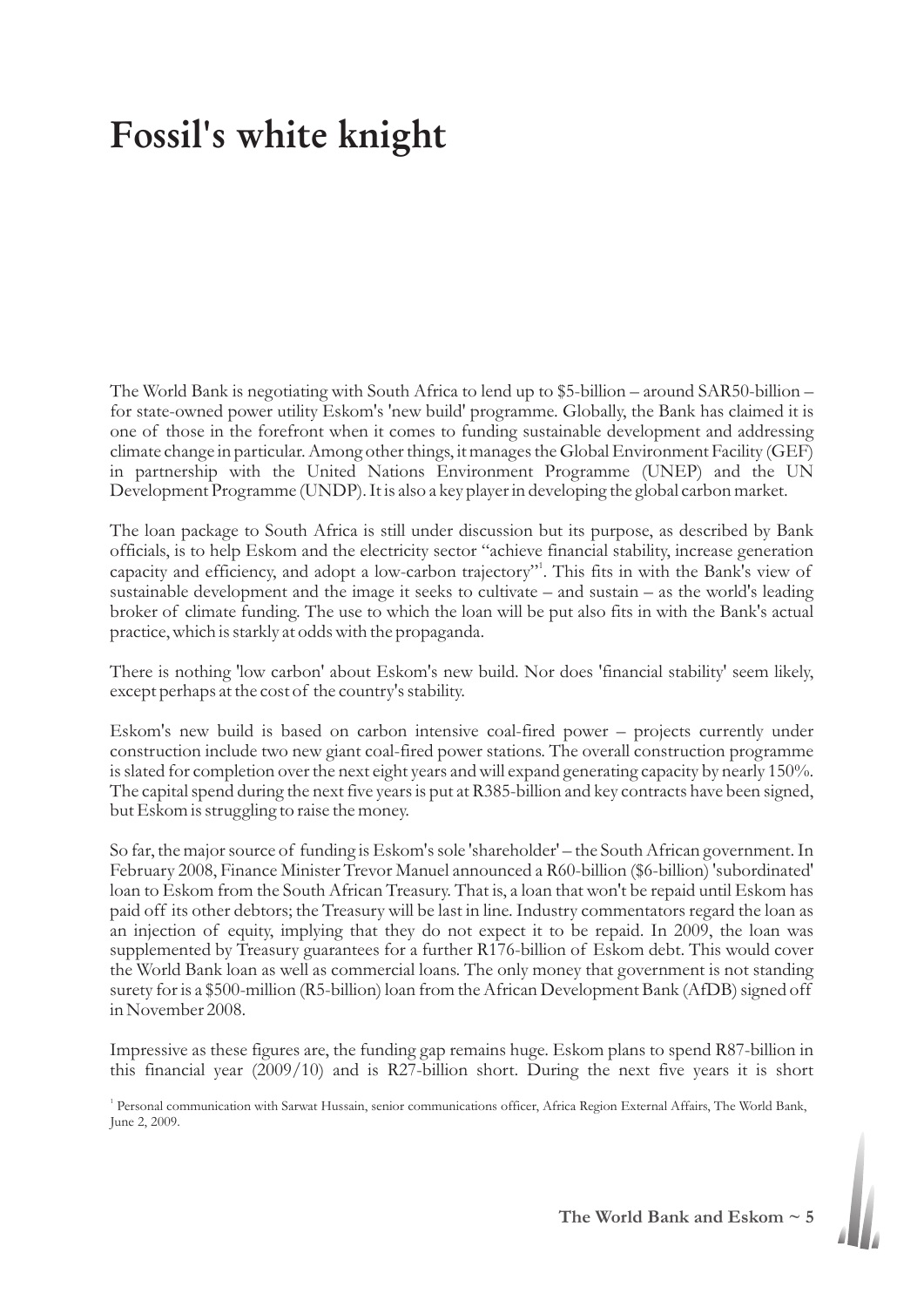R130-billion – assuming that the World Bank deal is concluded and other investors take up the remainder of the Treasury's guarantees.

The actual size of the World Bank loan is still to be finalised. The Bank is not commenting, but an amount in the region of \$2- to \$5-billion appears to be under discussion. If \$5-billion, the loan would be more than double the Bank's global lending for renewable energy; \$2 billion would represent the largest single loan ever made by the Bank to any African country.

#### **Staging the deal**

Initially, it seemed the deal would be struck between Eskom and the International Finance Corporation (IFC), the World Bank's commercial arm, which lends to corporate businesses. News of the deal was leaked on August 13, 2008. Earlier that year, Wall Street credit ratings agencies had put Eskom on 'negative watch'. They were looking for a steep increase in the price of electricity, which is set by the National Energy Regulator (Nersa), to support funding for the expansion. Eskom applied to Nersa for a 60% hike, but was granted 27%. Ratings agency Moody's then downgraded Eskom's credit rating by four notches so raising the cost of capital on international finance markets. News that the utility was negotiating with the World Bank was fed to the media the next day with the Bank cast as saviour.

In December, Treasury officials confirmed that the IFC had offered \$5-billion and that the deal was on. The terms were still under negotiation, the loan would have to be guaranteed by government and the final deal approved by the Bank's board. In February 2009, Bank president Robert Zoellick told the African Union that the Bank was "preparing a \$2-billion IBRD loan to South Africa to support its power-sector reform program"<sup>2</sup>. The International Bank for Reconstruction and Development (IBRD) lends to governments at concessionary rates, but generally with conditions that effectively dictate national policy choices.

Zoellick said nothing about the \$5-billion International Finance Corporation loan, but it appeared that Treasury and the IBRD were now the primary negotiators while the loan had been scaled down. Zoellick used the loan as an example of increased assistance to African countries affected by the financial crisis. This was part of the Bank's efforts to reposition itself as the friend-in-need of Southern countries that had long suffered under the yoke of structural adjustment programmes imposed by the Bank under the 'Washington consensus'. Despite voluntarily adopting the policies of the Washington consensus, the South African government has hitherto avoided major World Bank loans for fear of having those same policies imposed on it. In mentioning the loan, Zoellick was thus signalling that the Bank's political credibility was restored.

Responding to enquiries in March 2009, Treasury officials suggested that the ball was in the Bank's court<sup>3</sup>. All options were still on the table, including the amount of \$5-billion. They were awaiting the Bank's proposals on three options: a 'policy development' loan to Treasury; a project loan directly to Eskom backed by Treasury guarantees; or loan guarantees. By June, however, it appeared that Treasury was treading water on the deal, possibly awaiting political direction from the new-look executive installed following South Africa's April elections<sup>4</sup>. Discussions are continuing, but the parties are making nothing public.



<sup>&</sup>lt;sup>2</sup>Robert Zoellick, President of the World Bank Group, in a speech to the 12th Ordinary Session of the Assembly of the African Union, Addis Ababa, Ethiopia, February 9, 2009.

<sup>&</sup>lt;sup>3</sup> Personal communications, March 2 and March 4, 2009

<sup>&</sup>lt;sup>4</sup>The ANC retained its large majority, but a power struggle within the ruling party has led to a government makeover. Portfolios and departments have been reorganised. Thus, Minerals and Energy have been separated and Environmental Affairs split from Tourism and located with Water. This paper refers to the former departments as they took the actions described.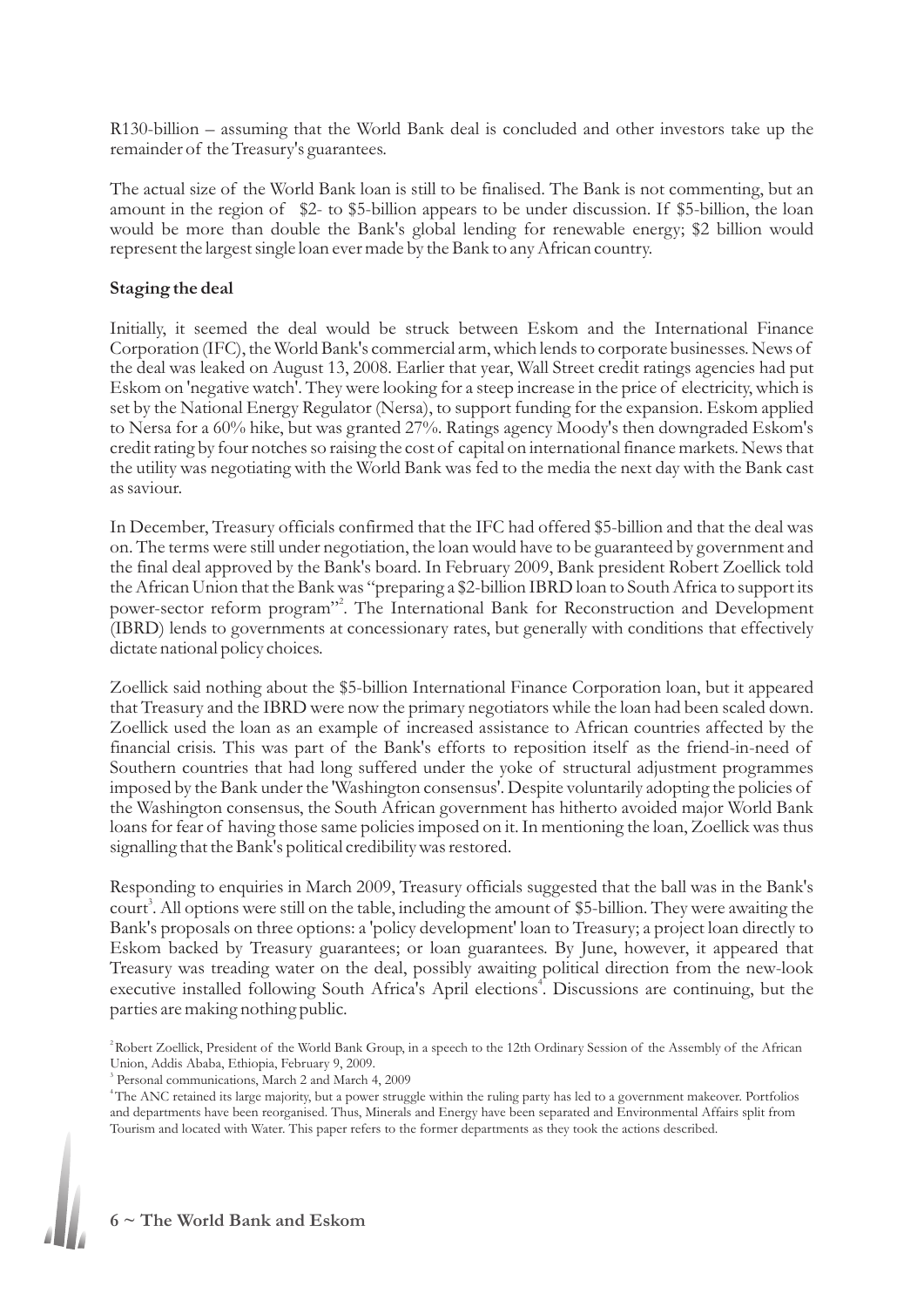Meanwhile, in the absence of steep tariff increases, the ratings agencies were looking for "unconditional timely guarantees" from government before reconsidering Eskom's ratings<sup>5</sup>. It appears that the guarantees given in February 2009 may have partly met this condition. In June, Ficht's revised its long-term rating from 'negative' to 'stable', although other rating categories remain negative. The country itself, however, has been on 'negative watch' with Standard and Poor's since November 2008. The primary reason for this is that South Africa's weak balance of payments and big borrowing needs leave it exposed to the withdrawal of foreign capital should the global recession deepen<sup>6</sup>. National exposure to the swings of global capital certainly goes beyond the new build, but the transfer of risk from Eskom to the State contributes substantially.

The rating agencies are, of course, the servants of global capital. Their public credibility was revealed as threadbare when the AAA-rated derivatives of the Wall Street banks proved worthless. Those ratings were, however, given out at the bidding of capital and the agencies share in the discredit of capital as a whole. The managers of capital, however, still hold the purse and the agencies still have power to coordinate capital's political responses. At bottom, the issue is who can be made to pay how much to sustain profits. Should the Treasury be downgraded, capital will withdraw, the value of the Rand will fall sharply and the cost of paying Dollar or Euro debts will multiply.

Who pays the costs, including the environmental costs, and who gets the benefits of Eskom's new build are thus urgent and contested questions.

#### **The Bank in South Africa**

Eskom is a state-owned enterprise. Established in 1923, it was corporatised from the start, being set up to run on business principles and to deliver cheap and abundant electricity primarily to mining and industry. It's a key constituent of the minerals and energy complex that has shaped the development of the South African economy, but it has always played the subordinate role of handmaiden to the mining houses.

This role was evidently approved by the World Bank in the 1950s when it lent Eskom money for a round of power plant building. After 1966, says the Bank, it did not lend money to South Africa until the political transition of the 1990s was under way. Instead, the World Bank drove investment in the Lesotho Highlands Project in the 1980s. Officially, the loan was to Lesotho. In real terms, the project was negotiated behind the scenes with South Africa. Its primary purpose was to secure clean water for industrial expansion in the economic heartland around Johannesburg. The water was needed not only because there was not enough: mining and industry had fouled local water sources to the point where it was unusable even in industrial processes.

In early the 1980s, Eskom embarked on another round of building new generators. With commodity prices booming on the back of the 'oil shocks', the utility forecast a rapid expansion in demand. In 1982, as the world was driven into recession, demand collapsed, but Eskom kept building. It was left with massive over-capacity. Some plants were 'mothballed' while Eskom worked desperately to expand its market by offering the cheapest electricity in the world to big industrial energy consumers.

It also engaged with its anti-apartheid critics to initiate an electrification programme to connect black people hitherto excluded from the service. Electrification brought political dividends, but the anticipated economic returns did not materialise. Newly electrified households consumed less than expected and so did not generate the scale of returns needed to cover infrastructure costs.

<sup>&</sup>lt;sup>5</sup> Creamer, Terence: "Package will determine Eskom's credit rating", Engineering News, December 12, 2008.

<sup>&</sup>lt;sup>6</sup>Creamer, Terence: "Beware a 'night frost"", Engineering News, June 5, 2009. Negative watch puts a country on notice that its rating may be downgraded.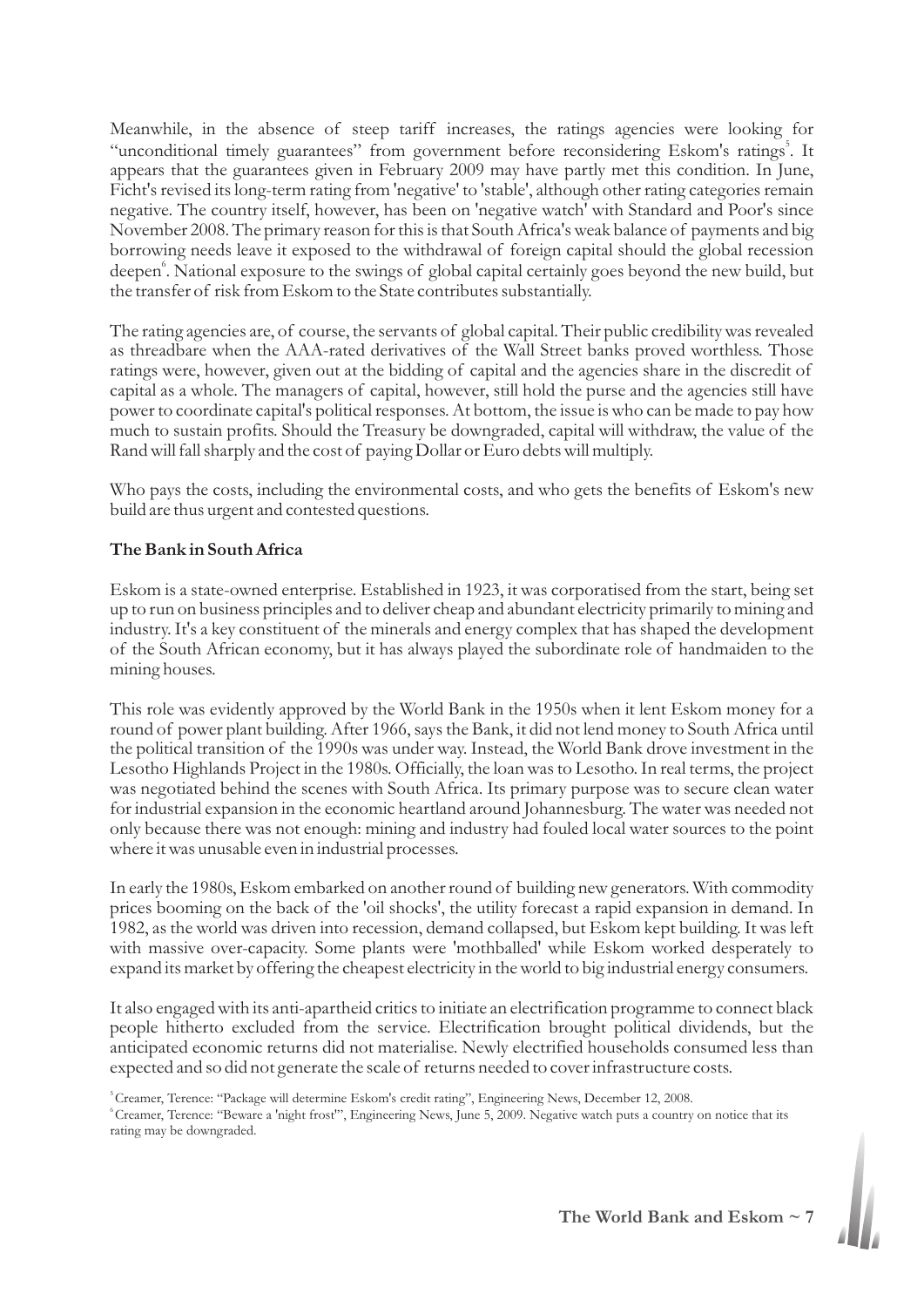The World Bank was involved here too, albeit indirectly. The oil shocks were really the symptom of a crisis in the global order of capitalism presided over by the US, but added to the crisis both by stoking inflation and by producing a glut of 'petrodollars'. This was partly managed by laying the surplus money off onto the Third World. Bankers, led by the World Bank, rushed to sell cheap loans to Third World governments only too eager to accept them. The money was spent on arms and prestige megaprojects which recycled the money back into profits for First World corporations. Local elites took their cuts and prospered but the majority of people saw scant benefits and many were dispossessed to make way for projects such as large dams.

Like other Third World economies dependent on resource commodities, South Africa was caught in the recession used by the US to re-assert its political and economic dominance. The US drove up interest rates, escalating the costs of the debt taken on when the oil shocks made petrodollars cheap, while simultaneously collapsing international commodity prices, including those for oil, coal, steel and even gold. Countries that had banked on paying debt with high-priced exports were driven into recession even as their debt compounded itself. The International Monetary Fund (IMF) and World Bank were sent out to impose structural adjustment programmes based on the neo-liberal policy agenda known as the 'Washington consensus'. The programmes enforced the Bank's priority of payment of debt charges. The costs were passed down to people as public services degenerated for want of funds, or were dismantled in favour of privatised provision.

On US instructions, the World Bank also started investing in oil, coal and gas extraction to expand the supply to Northern markets and undermine OPEC's control of prices. It has never jettisoned this agenda. In 2000, it initiated the Extractive Industries Review in response to mounting criticism from civil society organisations that its lending to oil, gas and mining projects contradicted its stated mission of alleviating poverty. The Review came back with the wrong answer. It found that poverty alleviation was neither the goal nor the outcome of the Bank's lending and recommended phasing out funding for oil and coal and focusing on sustainable energy. The Bank ignored the review and increased lending. In 2008, according to Janet Redman's analysis, "the Bank's funding for oil, gas, and coal projects is up 94% ... over 2007, reaching \$3-billion".

While funding infrastructure for exports, neo-liberal policies deterred investment in local infrastructure. The apartheid government started adopting these policies in the late 1980s as its access to credit was squeezed. With political transition, successive World Bank missions offered copious advice to the incoming government. In 1996, the new government adopted the patently neoliberal economic policy known as Gear<sup>8</sup>. Several World Bank staff members were on the Gear development team. Ironically, government justified it as necessary to avoid a debt trap and the consequent dictation of policy by the IMF and World Bank. And it did indeed avoid borrowing, regarding the Bank in the Bank's own words as an "unwelcome suitor".

Privatisation was part of the Gear agenda. Energy policy developed in 1998 proposed that Eskom be broken up and sold off. It also predicted that new power plants would be needed by 2007 and said building them should be left to the private investors. But this contradicted the cheap energy regime. With no price escalation in prospect, investors were not interested. At the same time, government deterred Eskom from planning new plants.



<sup>&</sup>lt;sup>7</sup>Redman, Janet: Dirty is the New Clean: A Critique of the World Bank's Strategic Framework for Development and Climate Change, report for Friends of the Earth, OilChange International, Campagna per la Riforma della Banca Mondiale and Institute for Policy Studies, October 2008. p.2.

<sup>8</sup>GEAR stands for 'Growth, Employment and Redistribution'. Growth was negligible, formal employment shrank and redistribution was from poor to rich.

<sup>9</sup>World Bank (IBRD, IFC and MIGA): "Country Partnership Strategy for the Republic of South Africa for the period 2008 – 2012", December 12, 2007. p.44.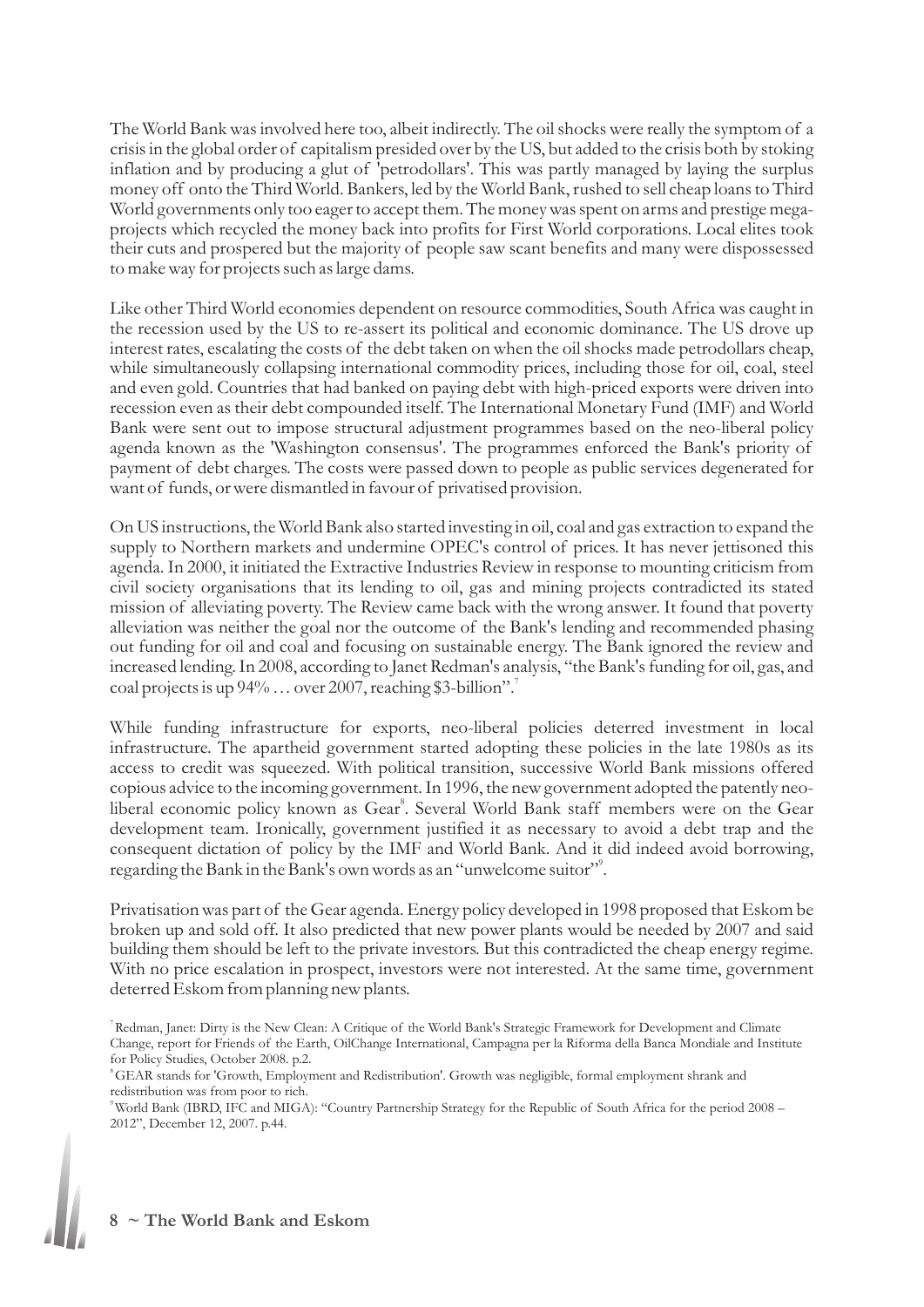#### **Gear shifts**

Although Gear was designed to attract foreign direct investment, investors weren't much interested in any fixed investment in South Africa. Following the precepts of the 'Washington consensus', capital markets were opened up, but this attracted only portfolio investments – 'hot money' that could be instantly withdrawn. South Africa soon became dependent on this flighty capital to balance its trade account. Consequently, the Rand sank as capital flew out when the dot.com bubble burst in 2002. It recovered with the resource boom and sank again as the financial crisis took hold. The Economist now sees South Africa's economy as one of the most vulnerable in the world<sup>10</sup>.

At the same time, South African capital was made available for investment in the rest of the world. In the late 1990s, the big corporations at the heart of the minerals and energy complex were allowed to list off-shore in the global financial capitals. This represented a huge disinvestment – appropriating resources produced in South Africa to finance the corporations' global ambitions. Ben Fine observes that the process was facilitated by government. Treasury effectively lined the corporations into a queue to receive permission to list in London and New York. The intention was to prevent too much money leaving the country at once as this would have devalued the rand and hence the value given to the corporations' global listings by the market. Fine believes this also prevented Eskom from investing in new generating capacity. That had to wait until the last of the big corporations had listed off-shore so that the costs of capital imports would not add to the exodus of  $\cosh$ <sup>11</sup>.

Gear was hotly opposed by unions and social movements. On its own terms, it failed to attract the private fixed investment that was supposed to create jobs. The 'economic fundamentals' required by the 'Washington consensus' were in place, but the development story did not go according to the script. Which was beginning to change. The World Bank backed off some of its more extreme free market positions and allowed an economic role for the state beyond macro-economic rectitude. In 2000, it made "a strong plea" for South Africa to get its 'micro-fundamentals' right<sup>12</sup>. This was a green light for more active state intervention in the economy – but for the purpose of extending the logic of the market into the day to day working of the state and into the fabric of social life.

In 2004, government adopted the rhetoric of the developmental state. It put privatisation 'on hold' and said that 'strategic' state-owned enterprises would act as a conduit for pumping up investment in the economy. Eskom would lead the way with an R87-billion investment in power plants and lines. The move found retrospective endorsement from the Bank and the IMF. As the commodities boom gathered momentum, long-neglected electricity systems blacked out in a number of African countries. There was not enough power to extract the minerals and coal and not enough transport to get it out to the ports and on to 'the market'. In June 2007 the IMF complained, with no hint of irony, that Africa had under-invested in infrastructure and lost between 20% and 30% of industrial output and GDP growth for want of power<sup>13</sup>. Across the world in 'the market', the glamour funds operated by major US finance houses were revealed as dust just one month later.

#### **Power trip**

In 2006, electricity in the Western Cape blacked out following poor maintenance at the Koeberg nuclear power station. This crisis was passed off as a localised problem but signalled the growing instability of the system. In January 2008, the lights went out across the country. Panic ensued.

- <sup>12</sup> South African Labour Bulletin: "The dti's Integrated Manufacturing Strategy: Is it all packaging?", Vol.26, No. 3, June 2002.
- <sup>13</sup> Creamer's Engineering News: "Africa energy sector needs reform funds, IMF says", June 1, 2007.

 $10$  The Economist: "Where could emerging-market contagion spread next?", February 26, 2009.

<sup>&</sup>lt;sup>11</sup> Fine, Ben: Engaging the MEC, paper for workshop on the minerals and energy complex, School of Development Studies, University of KwaZulu-Natal, June 2008.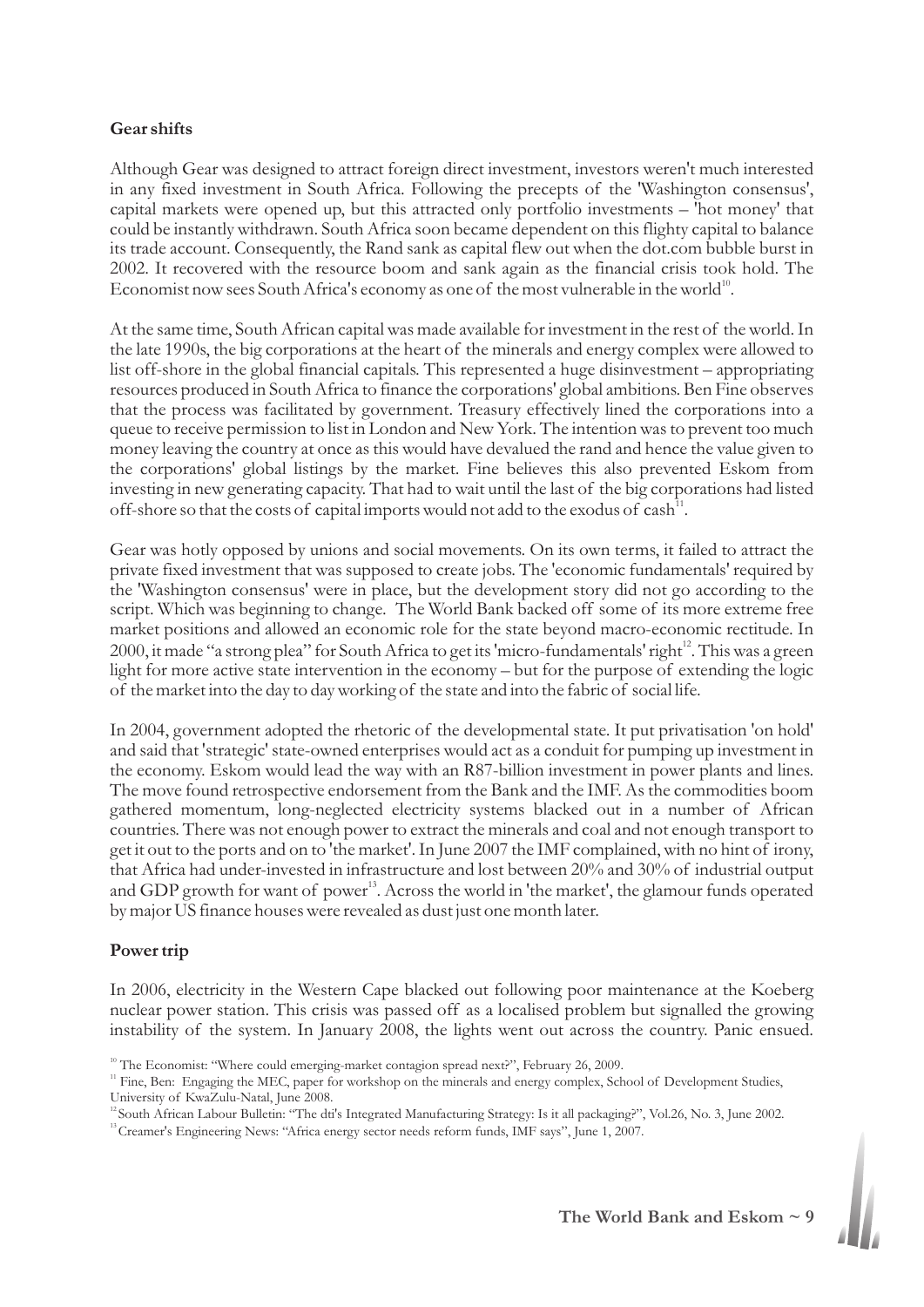Eskom imposed a 10% cut in supply to big industrial users – principally the mines and smelters. On the back of the crisis, and with government support, it demanded a massive 60% hike in electricity prices from the National Energy Regulator to compensate for escalating fuel prices and to fund its expansion programme. This was met with a storm of protest from all sectors.

Industry claimed large losses from both the outages and the rationing, and threatened redundancies, while labour rallied in defence of jobs. Nersa subsequently estimated that the economy had lost R50-billion<sup>14</sup>. Neva Makgetla, a former union economist in the Presidency, attributed a decline in GDP growth from 5% to 2.1% in the first quarter of 2008 directly to the power cuts. "For most of its history," she argued, "South Africa has benefited from the tendency of precious metals prices to rise when the world economy faces a crisis." The power crisis undermined this benefit. She recommended that residential and commercial users conserve electricity in favour of the mines to restore "hopes for renewed growth"<sup>15</sup>.

That was in July. In October, the commodity boom turned to bust. Although the gold price has held up, by the end of 2008 some 22,000 jobs were lost across the economy with mining (including gold) and metal industries leading the losses. It seems that casualised workers have been the first to go and it is doubtful that they are properly represented in these figures. Industry now says it is working to protect 'permanent' jobs but massive job cuts are being planned in all sectors including services. Mining giant Anglo American alone plans to cut 19,000 jobs. Meanwhile, government's infrastructure programme is now represented as a 'countercyclical' stimulus to the economy. The construction industry is the immediate beneficiary of the programme, yet even here corporations are getting rid of workers. Murray and Roberts retrenched 3,385 workers despite rising profits.

While privatisation was put on hold in 2004, the accompanying policy of cost recovery – insistently promoted by the World Bank – was not. The Electricity Pricing Policy published in the same year kept 'cost reflective pricing' as a core principle and aimed to strip out all subsidies. Thus, although the electrification programme has connected many millions of people to the grid, many cannot afford the electricity. By 2002, about 10-million people had experienced periodic electricity cut-offs<sup>16</sup>. New connections now come with pre-paid meters and it is no longer possible to get statistics on how many people are forced to disconnect themselves for want of money to feed the meter. In poor areas, local research shows that most people run out of electricity every month<sup>17</sup>.

#### **Alleviating energy poverty**

A 'free basic supply' of 50kW per month per household was introduced in 2000 following widespread protests. This is quickly used up, particularly in large households, and the price rises steeply thereafter. Poor people then end up paying more for a unit of electricity than the residents of rich areas and pay more than three times what industry pays!

'Cost reflective pricing' does not work evenly. The price of electricity to newly electrified households is calculated to reflect the costs of new infrastructure to connect them. Mining and industry, on the other hand, consume the bulk of electricity as shown in *Table 1*. The new build programme is

HSRC, 2002. Note that the use of pre-paid meters has the consequence of removing people from statistics on cut-offs.

<sup>&</sup>lt;sup>17</sup> Dugard, Jackie: "Power to the people? A rights based analysis of South Africa's electricity services", in Electric Capitalism (ed, David McDonald), Earthscan. 2008.



<sup>&</sup>lt;sup>14</sup> This estimate was based on the assumed cost of 'unserved' energy and not on any direct evidence. See Nersa, Inquiry into the national electricity supply shortage and load shedding, May 12, 2008, p.8

<sup>&</sup>lt;sup>15</sup> Makgetla, Neva: "SA can't afford to neglect energy needs of mines", Business Day, June 25, 2008.

<sup>&</sup>lt;sup>16</sup> McDonald, David: The bell tolls for thee: cost-recovery, cut-offs and the affordability of municipal services in South Africa.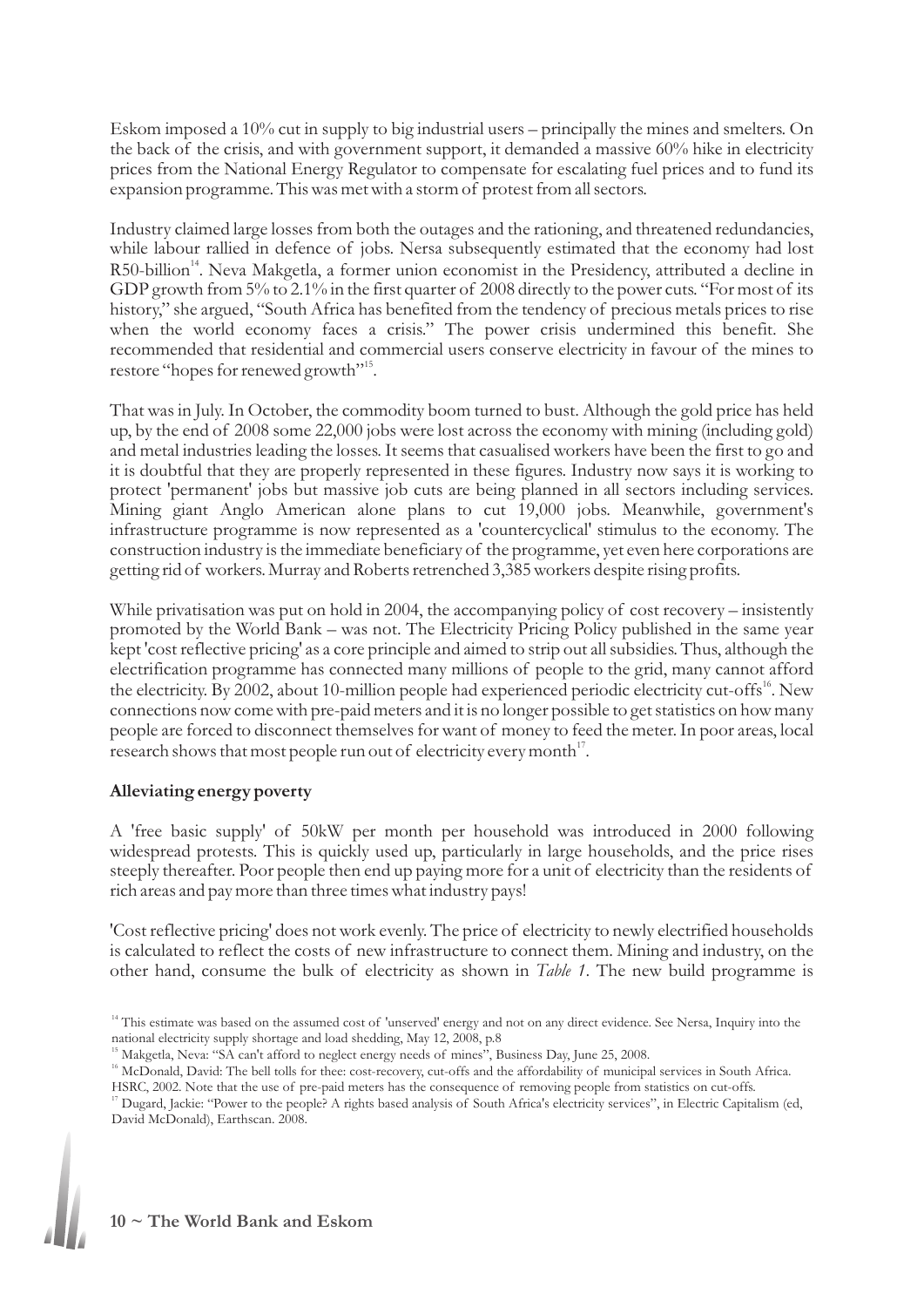required to meet their demand, not household demand. *The cost of the new build, however, is to be shared between all customers.* At least, that is the impression given to the public. But Eskom sells to energy intensive industries such as metal smelters under long-term supply contracts at cut rates. In one economist's view, a third of Eskom's supply is sold below the cost of production<sup>18</sup>. Environmental group Earthlife Africa believes that these customers may be exempt from the price rises but, since the contracts are secret, there is no way of verifying this.

| Mining and Industry | 52.7%    |  |  |  |
|---------------------|----------|--|--|--|
| Transport           | $3.3\%$  |  |  |  |
| Residential         | $16.4\%$ |  |  |  |
| Agriculture         | $2.5\%$  |  |  |  |
| Commerce            | $10\%$   |  |  |  |
| Other               | $5.1\%$  |  |  |  |

Source: *The Digest of South African Energy Statistics 2005.*

The World Bank pretends to address energy poverty in a 2002 paper put out for the World Summit on Sustainable Development and titled "A brighter future? Energy in Africa's development". 'Access to modern energy' is key to the Bank's core mission of 'fighting poverty' because it would liberate African people from subsistence chores and relieve women in particular of the burden of gathering wood or carrying water. Private investment is, in the Bank's view, the answer. Small investors could, for example, develop village-based energy systems using renewable technologies. Public private partnerships, if not outright privatisation of utilities, would take care of larger investments. In either case, energy access must be on a commercial basis to "improve sector creditworthiness and hence possibilities for more private investment". To that end, "private investment sharpens costconsciousness and enforces payment discipline"<sup>19.</sup> Consistent with the Bank's practice, the paper gets around the problem of how people without money will pay market rates by ignoring it.

Not surprisingly, hardly any investment in local energy supplies, let alone renewables, has taken place. The Bank's real agenda remains getting the energy out to the imperial heartlands at least cost. In South Africa, it is the energy embodied in commodities such as aluminium that is exported.

<sup>18</sup> Schussler, Mike: The economics of the SA electricity crisis. www.economists.co.za

<sup>19</sup>Not paginated.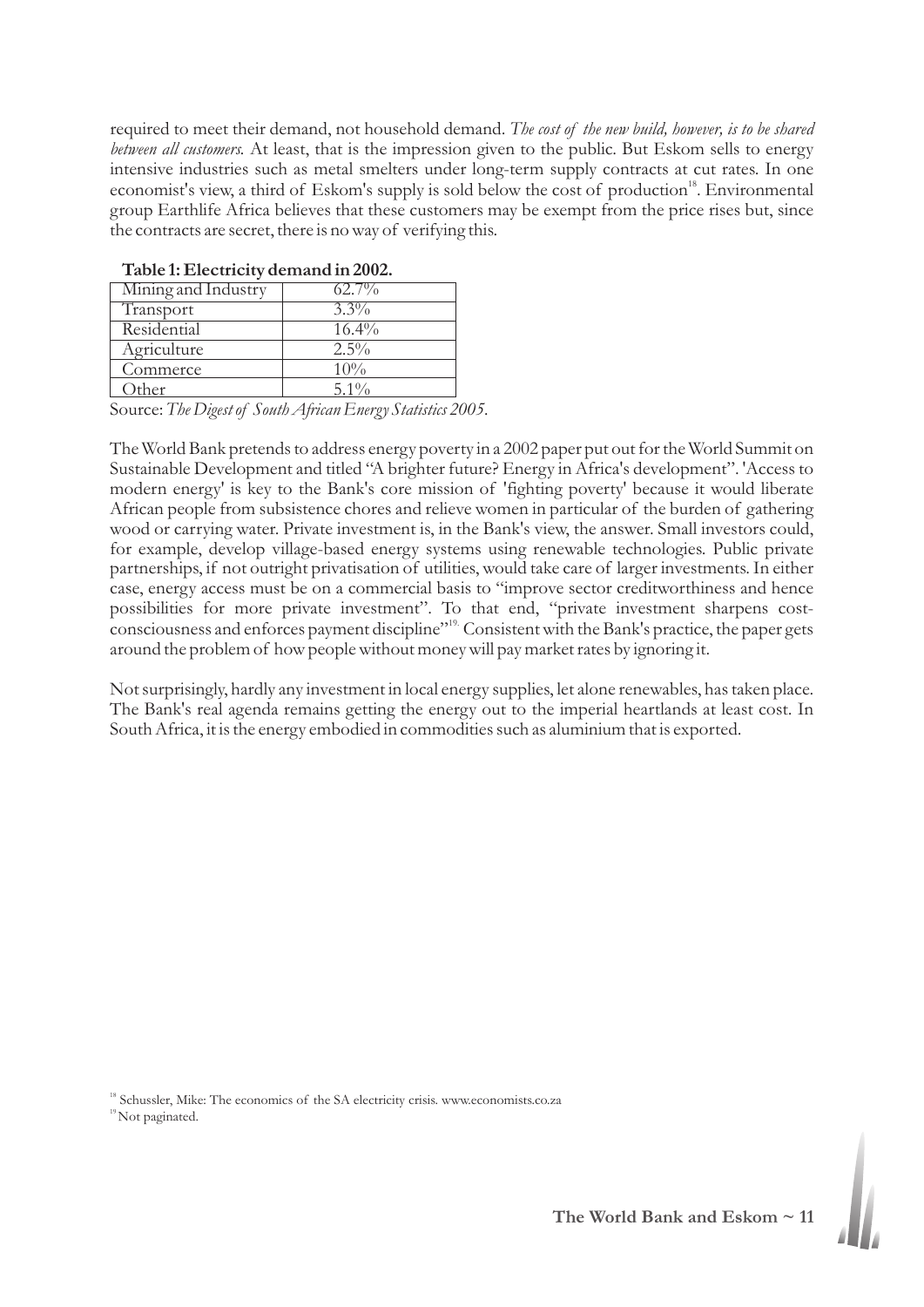## **Eskom's New Build**

Eskom CEO Jacob Maroga gave an update on the new build in January 2009 as shown in *Table 2*. Those already initiated projects would add 18,540MW of capacity by 2017. This is what the World Bank loan will support.

|               | Technology           | Name and location         | <b>Megawatts (MW)</b> |
|---------------|----------------------|---------------------------|-----------------------|
| Peaking Plant | <b>OCGT</b>          | Ankerlig,                 |                       |
|               |                      | Atlantis, Cape Town.      | 2,080                 |
|               |                      | Gourikwa,                 |                       |
|               |                      | Mossel Bay, Western Cape. |                       |
|               | Pumped storage       | Ingula, Van Reenen,       |                       |
|               |                      | KZN / Free State.         | 1,352                 |
|               |                      | Tubatse,                  |                       |
|               |                      | Limpopo / Mpumalanga.     | 1,500                 |
|               | Wind                 | Sere                      | 100                   |
| Total         |                      |                           | 5,032                 |
|               | Expansion            | Arnot                     | 300                   |
|               |                      | Camden,                   |                       |
|               |                      | Ermelo, Mpumalanga        | 1,520                 |
| Coal fired    | Return to service of | Grootvlei,                |                       |
| base plant    | mothballed plant     | Balfour, Mpumalanga       | 1,170                 |
|               |                      | Komati,                   |                       |
|               |                      | Middelburg / Bethal,      |                       |
|               |                      | Mpumalanga                | 955                   |
|               | New coal             | Medupi,                   |                       |
|               |                      | Lephalale, Limpopo        | 4,764                 |
|               |                      | Kusile,                   |                       |
|               |                      | Witbank, Mpumalanga       | 4,800                 |
| Total         |                      |                           | 13,509                |

#### **Table 2: The new build: Eskom's current projects**

Source: *Eskom CEO Jacob Maroga: Presentation to the Media, 23 January 2009.*

Some 5,000MW of this is peaking plant – either diesel-fired open cycle gas turbines (OCGT) or pumped storage. The Tubatse pumped storage has since been postponed as Eskom sees the economic recession reducing peak power demand. The Sere wind farm is in fact not a peaking plant but presumably put there because it's too insignificant to be given a separate category. Eskom has not made an announcement but it seems that this too has been shelved to shave a sliver off funding requirements. $20$ 

<sup>20</sup>Engineering News: "Eskom plans to use economic downturn to reduce capital costs", June 5, 2009.

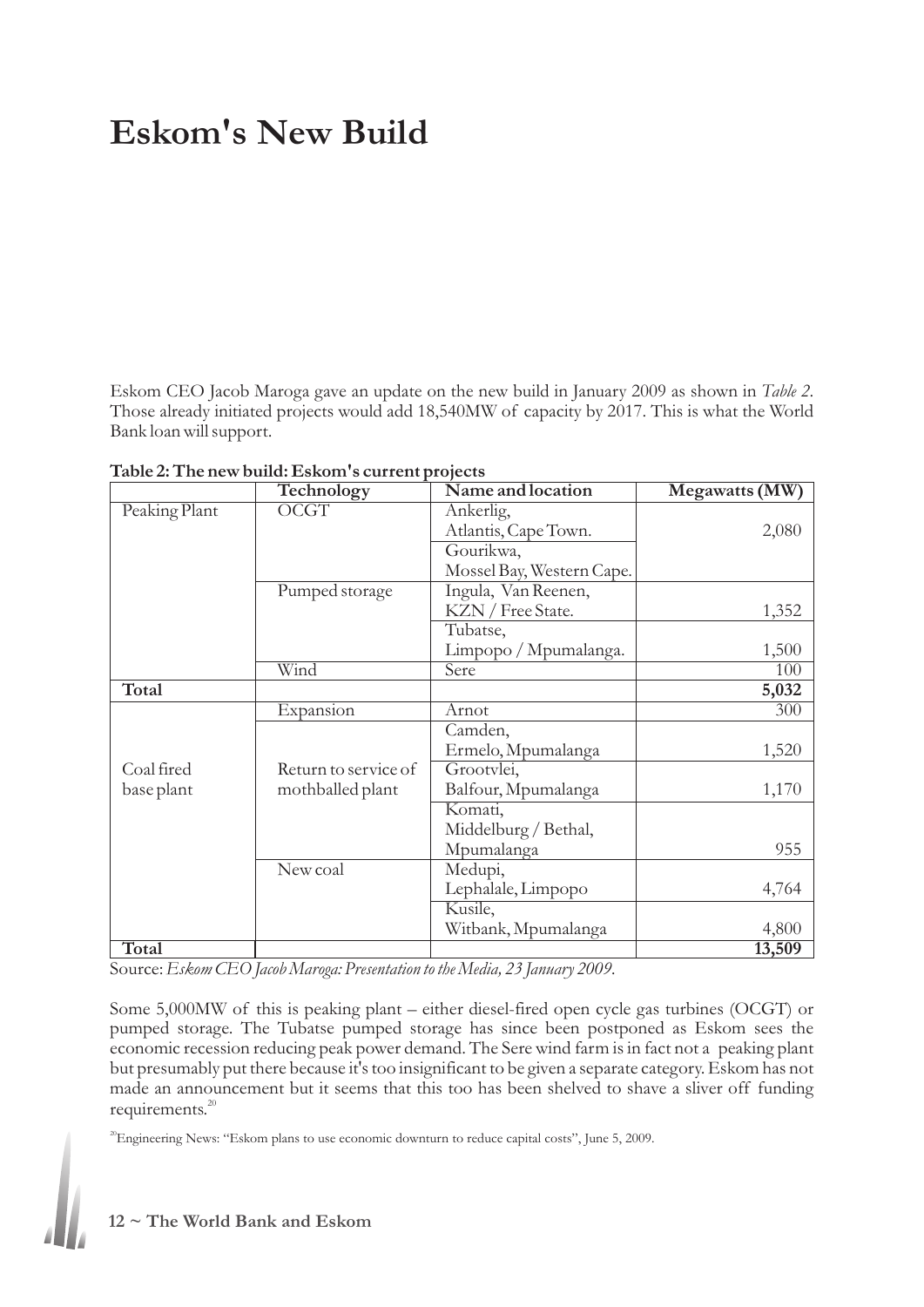The rest of the new build is a base-load plant and all 13,500MW is coal fired. The two new plants, Kusile and Medupi, are already under construction and will be the third and fourth largest power plants in the world. Eskom says it needs to decide this year on whether to build a third giant coal plant.

Eskom's existing capacity is around 40,000MW. At present, 94% of base-load is from coal with most of the rest from the 1,800MW nuclear plant at Koeberg in Cape Town. A very small proportion is produced from hydroelectric plants. The new build will increase the proportion of coal fired baseload to about 95%.

#### **Beyond the new build**

In addition to the projects already initiated, Eskom has a pipeline project stretching through to 2025. In March 2008 it said it would double generation capacity to 80,000MW by 2025 at a total cost of some R1.3-trillion<sup>21</sup>. While the capacity figure looked heroic<sup>22</sup>, the cost figure looked like a gross under-estimate. The corporation's justification for the programme was based on the assumption that government's economic growth target of 6% would be met and would require an annual 4% growth in electricity demand. In view of what it calls the 'economic slowdown', Eskom now sees little demand growth before 2011. In consequence, it anticipates that between 60,000MW and 70,000MW capacity will be needed in  $2025^{23}$ .

Nuclear power was central to these plans. In 2007, government ministers were talking up extravagant plans for 20,000MW to 27,000MW of new nuclear capacity by 2030. The bulk of this was to come from conventional pressurised water reactors (PWRs), while 25% was to come from pebble bed modular reactors (PBMR). Eskom had already invited bids from Areva and Westinghouse to build the first PWR – a very large 3,500MW plant dubbed *Nuclear 1* – and was initiating environmental impact assessments at a number of sites. However, as the bids for *Nuclear 1* came in, Eskom balked at the cost and shelved the project. It has not revealed the price tag on the bids from Areva and Westinghouse, but it seems that it must have been substantially more than the R100- to R120-billion Eskom had estimated.

Government has assured everyone the shelving is temporary. It has every intention of pressing ahead with nuclear power and developing the nuclear supply chain industry from uranium mining through to fuel fabrication, it says. Instead of inviting bids for individual PWR stations, it is now inviting the nuclear corporations to bid for the role of 'strategic partners' in its overall nuclear programme – which includes a 'fleet' of PWRs.

Government has already sunk several billion into developing the PBMR, an as-yet-untested 'fourth generation' nuclear technology in which South Africa fancies itself a world leader. But the PBMR corporation is also running out of cash and looking for new investments. It is largely owned by the State $a^2$  and likely to be adding to calls on government's budgets.

Government touts nuclear power as the means to reduce the extraordinary carbon intensity of South Africa's economy. Given its ambition to establish a full supply chain, the nuclear industry as a whole

<sup>23</sup>Creamer, Terence: "Eskom pushes ahead with third coal-station plan, despite demand respite", Engineering News, January 20, 2009.

 $24$ It is 85% owned by government directly and through Eskom and the Industrial Development Corporation. Westinghouse holds the remaining 15% of shares.

<sup>&</sup>lt;sup>21</sup>Eskom New Build News, no.5 and 2008 Annual Report, p.18.

<sup>&</sup>lt;sup>22</sup>The Long Term Mitigation Scenarios put generating capacity at just less than  $60,000$ MW in 2026.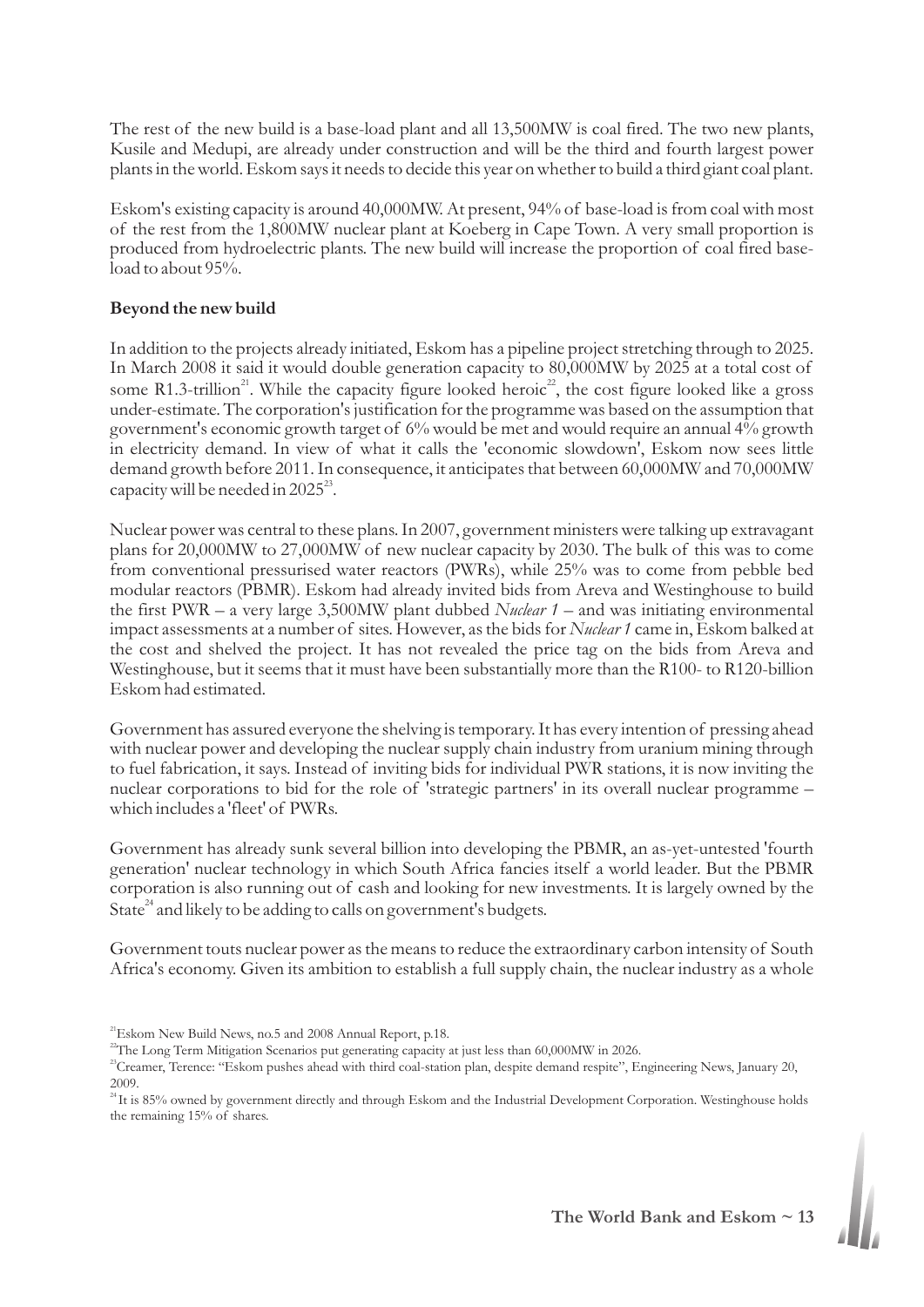would have scarcely mitigated emissions. Be that as it may, current plans rely almost entirely on coal supplemented by very a thirsty diesel-fired OCGT peaking plant<sup>25</sup>.

From 2025, Eskom will have to start decommissioning existing coal-fired stations as they reach the end of their life-span. Assuming economic growth, new plants will then have to replace old plants as well as providing for expanded energy demand.

#### **Coal and carbon**

South Africa is one of the most carbon intensive economies in the world. CO2 emissions for 2004 were estimated at 440-million tonnes with Eskom accounting for more than 40% of that.

In the year to March 2008, Eskom burnt in excess of 125-million tonnes (mt) of coal and emitted 223.6mt of carbon according to its 2008 Annual Report. The coal and carbon figures have increased with rising production as Eskom has run its plant harder to keep up with demand. Coal use and carbon emissions per unit of production are also markedly up, as *Table 3* indicates. Emissions are in fact higher than shown, as the figures do not include emissions from the diesel peaking power plants. These plants were run exceptionally hard in 2006 to compensate for the loss of base-load capacity during the Western Cape power crisis, and again in 2008 during the national power crisis. Further, Eskom does not report methane emissions – and is reckoned to emit 2,267 tonnes (49,874 CO2e) or close to  $60\%$  of national methane emissions<sup>26</sup>.

#### **Table 3: Production, coal and carbon**

| 2004        | 2000        |
|-------------|-------------|
| 206,799     | 178,193     |
| 109,600,000 | 92,500,000  |
| 197,700,000 | 161,200,000 |
|             |             |

*Adapted from Eskom Annual Report 2008*

If coal consumption increases in line with capacity, Eskom will burn around 218-million tonnes when the current projects listed above are operational and emit 390-million tonnes of carbon dioxide (CO2). But Eskom itself is talking about a possible demand of 374-million tonnes a year by 2018 if a third new coal-fired plant is built<sup>27</sup>. That is close to tripling present consumption and implies about 670-million tonnes of CO2.

Greenhouse gases aside, Eskom is a major league polluter of more local environments. *Table 4* shows that its emissions of sulphur dioxide (SO2) and nitrogen oxides have also increased in line with production. Only particulate emissions have been in any way mitigated, and only at some plants.

#### **Table 4: Eskom's sulphur, nitrogen and particulate emissions.**

|                           | 2008     | 2004    | 2000     |
|---------------------------|----------|---------|----------|
| Sulphur dioxide (tonnes)  | ,950,000 | 779,000 | .505,000 |
| Nitrogen oxides (tonnes)  | 984.000  | 797,000 | 674,000  |
| Particulates (tonnes)     | 50,840   | 59 170  | 66,080   |
| ____<br>$-$<br>_____<br>. |          |         |          |

*Adapted from Eskom Annual Report 2008*

<sup>25</sup>Pumped storage in fact uses more power than it produces and relies on surplus base-load at night to pump water up hill in readiness for peak demand.

<sup>26</sup>Worthington, Richard: "Cheap at half the cost: Coal and electricity in South Africa", in Electric Capitalism, (ed: David McDonald), Earthscan. 2008.

<sup>27</sup>Creamer, Martin: "Decision on another new coal power station needed this year – Eskom", Engineering News, February 5, 2009.

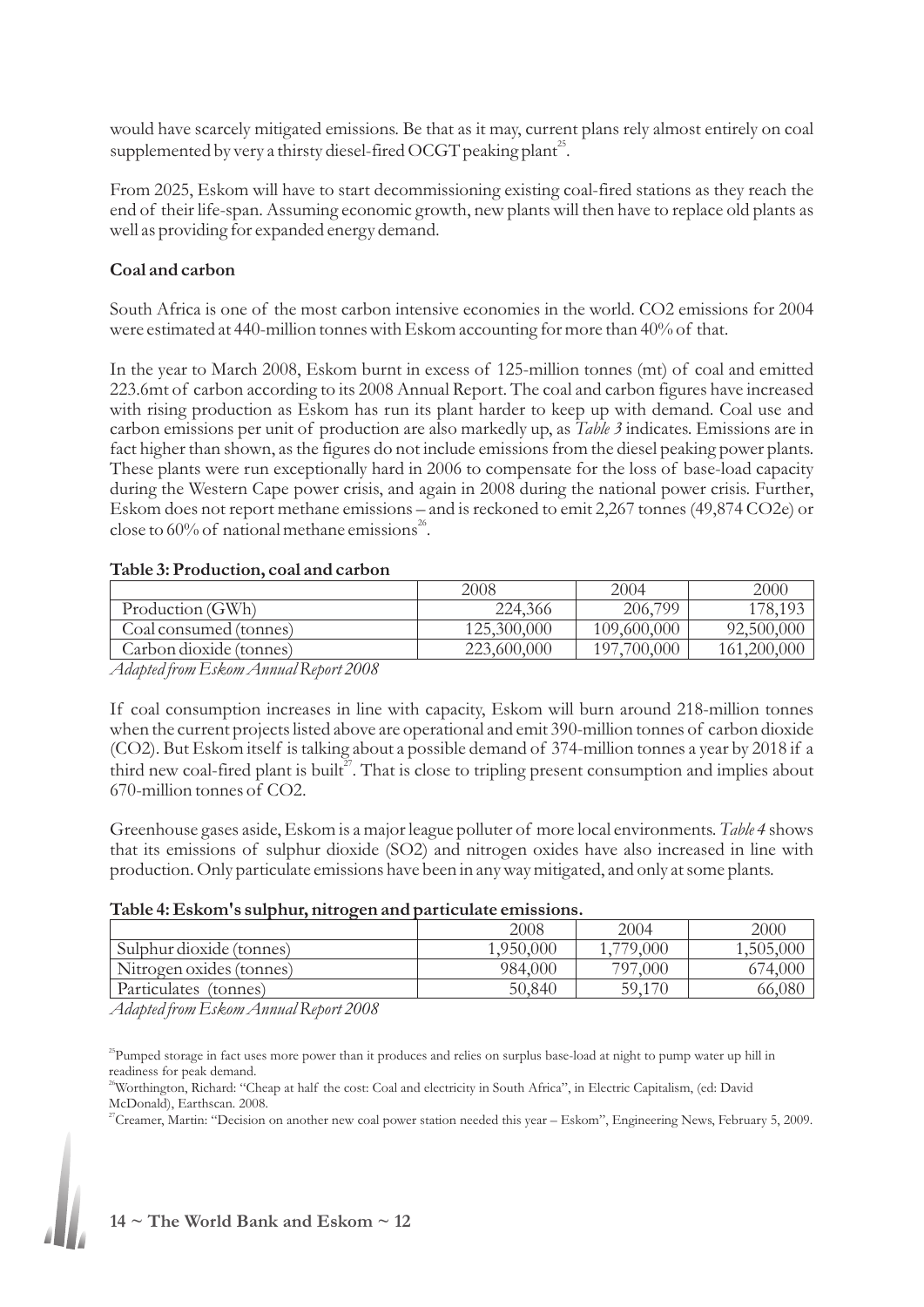Eskom has not installed sulphur scrubbers on any of its power stations. The new Medupi was planned without scrubbers on the rationale that there is a "relative lack of pollution" in the Lephalale area as compared with Emalahleni (formerly Witbank) where Kusile is being built<sup>28</sup>. The Department of Environmental Affairs and Tourism (DEAT) in fact found that ambient SO2 standards are already being exceeded in the Lephalale area. Eskom's existing Matimba power station is the main source of emissions. The DEAT also found that people's health in nearby Marapong village – which houses miners and power workers – will be affected. Nevertheless, in 2007, it granted Eskom permission to go ahead with its plan to build Medupi without scrubbers.

In January 2009, Eskom said it would put scrubbers on three of the six units, but did not say what had led to this decision. Kusile is planned as the first South African power station with a full set of scrubbers. Pollution in Emalahleni, which the DEAT has declared an air quality 'priority area', is apparently adequate to justify the additional expense.

#### **Mining**

Eskom is fed by cheap low-grade coal dug from the earth by poorly paid miners. Its expansion requires a massive expansion in coal mining. Eskom consultant Ras Myburg says R100 billion must be invested in coal mining, including opening 35 new mines devoted to supplying Eskom.

Exxaro's Grootgeluk Mine on the Waterberg coal field near Lephalale currently supplies 14.6-million tonnes a year to the Matimba power station. It is now being expanded to supply another 14.6mt/y for Medupi under a long-term contract with Eskom. Sasol is also eyeing the area for a new coal-to-liquid plant. The coal field straddles the border with Botswana, where Canadian corporation CIC is planning another power plant intended to export electricity to South Africa.

Emalahleni (formerly Witbank) on the Mpumalanga highveld has been at the centre of the coal industry since the late 19th Century when it supplied fuel for the gold mines and, later, for power stations. Eskom has contracted Anglo Coal to supply the Kusile plant with 17mt/y. Some coal will come from existing mines but the bulk will come from Anglo's New Largo project, described as a 'greenfield' development. Emalahleni's designation as an air quality priority area – or pollution hotspot – is well-deserved. The mines add to the pollution from the cluster of power stations in the area. Apart from emissions from heavy equipment, mine tailings and old works are prone to spontaneous combustion. In some places, fires have smouldered underground for over half a century.

The pollution of water is even more intense. The streams and rivers downstream of Emalahleni are ruined by acid mine drainage.<sup>29</sup> Sulphate salts are so thick on the water of the Brugspruit where it flows through the heavily populated township of Maguqa that the stream looks as if it is covered by snow! Anglo and BHP Billiton recently constructed a R300-million plant to treat contaminated water from four of their mines in the area. Hundreds of other active mines in the area do not treat their water. In addition, mines long since abandoned by owners are still producing acid mine drainage.

Eskom's mothballed plants are also located on the Mpumalanga highveld. Bringing them back into operation requires new mining development. The most convenient, and previously undeveloped, coal resource lies in the Mpumalanga Lake District at the source of three major river catchments –

<sup>&</sup>lt;sup>28</sup> Eskom CEO Jacob Maroga quoted by Engineering News, July 27, 2007. The comment echoes the notorious internal memo circulated by World Bank official Lawrence Summers in which he argued that poor countries were under-polluted and "the economic logic behind dumping a load of toxic waste in the lowest-wage country is impeccable …"

 $^{29}$ Mine workings expose mineral rocks to oxygen, which reacts with chemical elements in the rocks. Chemical and mineral salts then leach into water, which seeps through mine workings. This contaminated water is known as 'acid mine drainage'.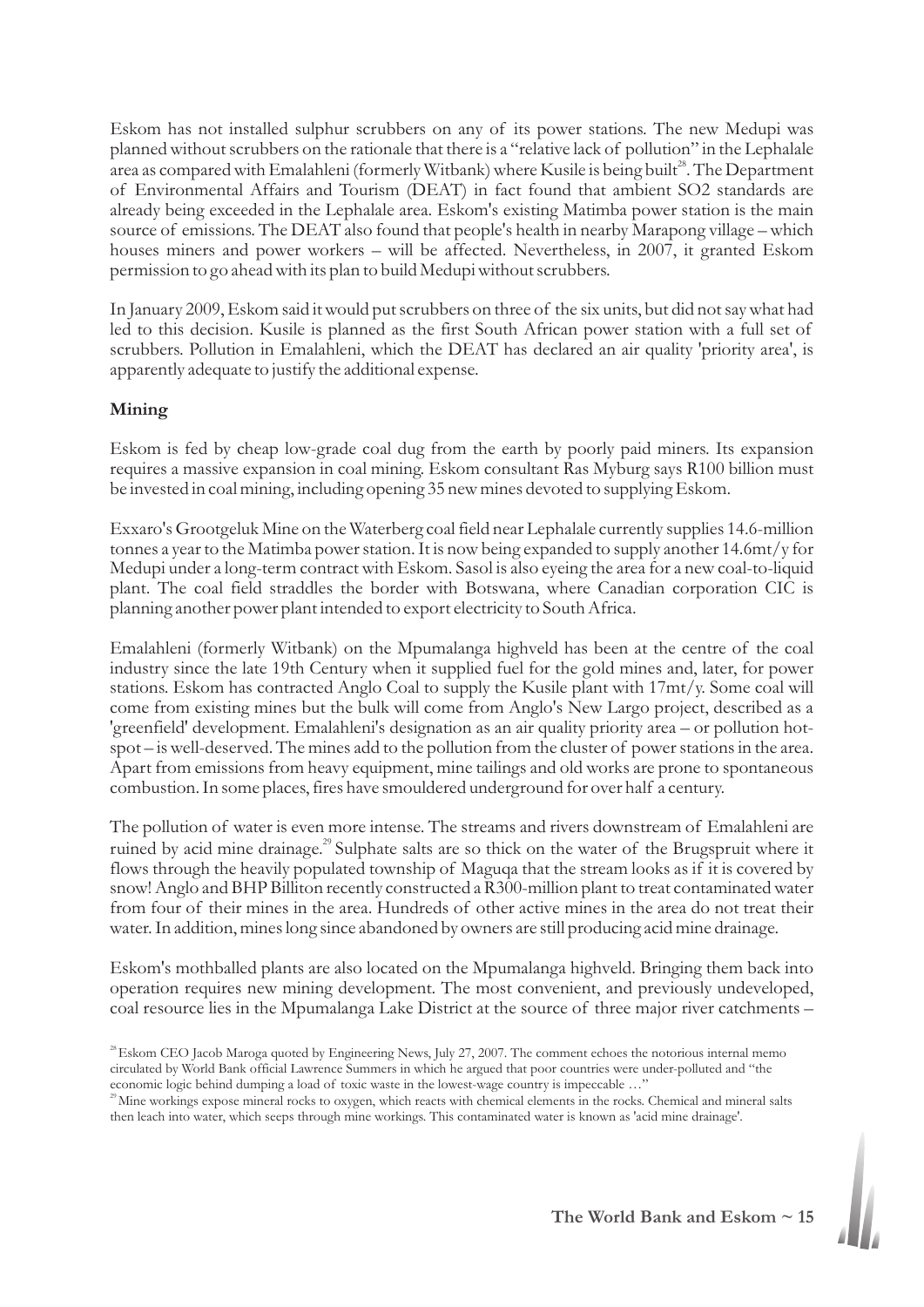the Vaal, the Olifants and the Komati. A rash of mining applications have been waved through by the Department of Minerals and Energy (DME) and some corporations have not waited even for the DME's rubber stamp. Most of the coal deposits are small and will be worked out in as little as five years. Acid mine drainage lags behind mine development by five to 10 years. As the mines close, the rivers will be poisoned at the source.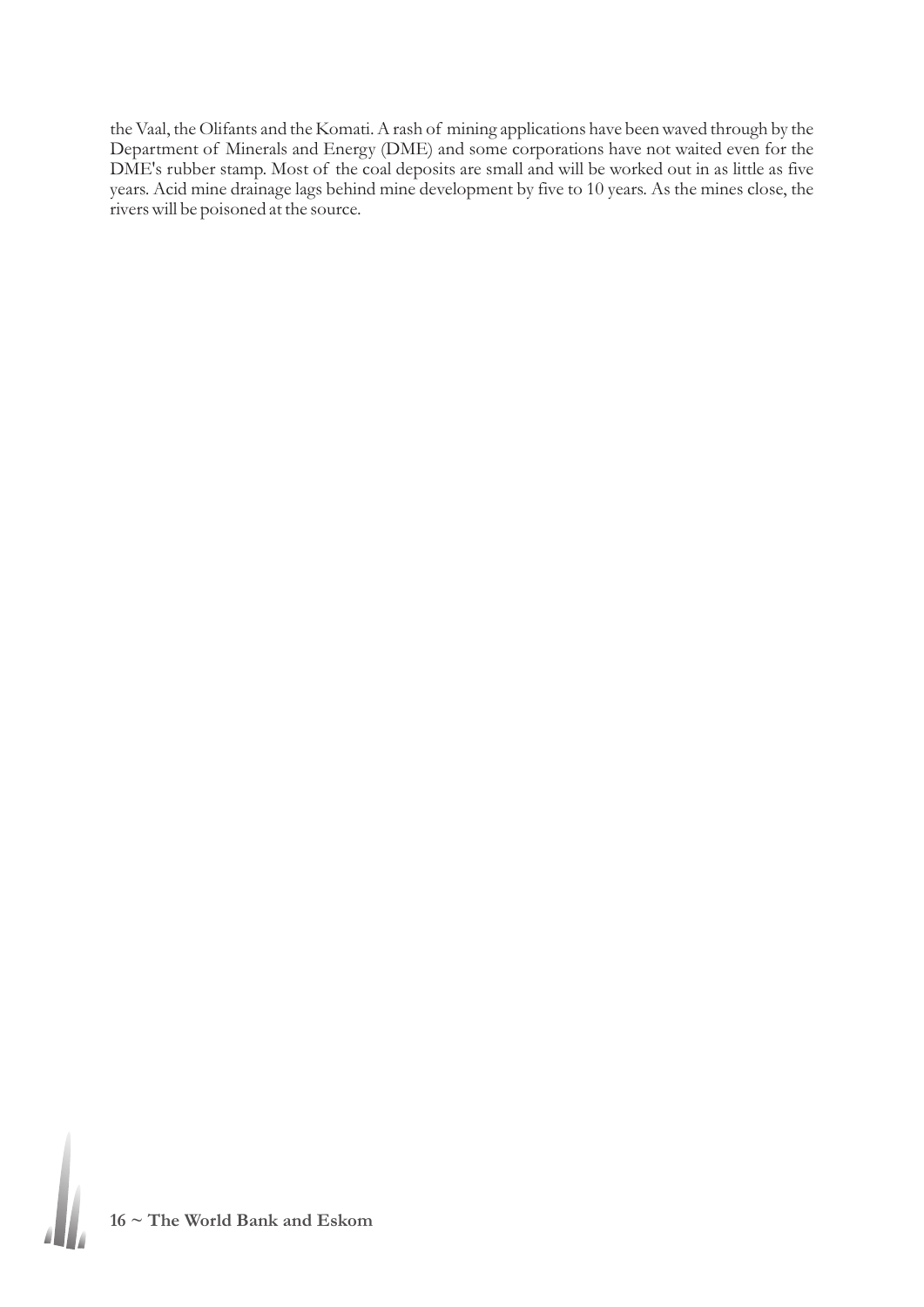### **Eskom's climate strategy**

If it continues with business-as-usual, Eskom calculates it will emit more than 450mt of carbon dioxide in  $2025<sup>30</sup>$ . That is about twice its current emissions. It has developed a climate strategy which it claims will reduce this to just over 350mt – a mere 1.5 times present emissions. The strategy has six elements:

- 1. Diversification of the generation mix to lower carbon-emitting technologies
- 2. Energy efficiency measures to reduce demand and greenhouse gas and other emissions
- 3. Adaptation to the negative impacts of climate change
- 4. Innovation through research, demonstration and development
- 5. Investment through carbon market mechanisms
- 6. Progress through advocacy, partnerships and collaboration

#### **Diversification**

The 2008 Annual Report sees generating capacity doubling to 80,000MW by 2026 and identifies the new investments as an opportunity for diversification.

All of 1,600MW – or 2% of capacity – will be generated from renewables by 2026. This certainly represents massive growth over the 3MW renewables installed so far in a pilot wind farm, but it is not very convincing evidence that Eskom has abandoned its traditional antipathy to renewables. In addition to the Sere wind farm, Eskom reported its participation in a feasibility study for a 100MW solar tower plant to be developed as a pilot research project. Announced with much fanfare, the project has been "quietly dropped" according to the Ethical Corporation newsletter".

Eskom is rather more excited by 'clean coal' technologies and says these are already being applied to Medupi and Kusile. Medupi, for example, will be a supercritical steam generator and this is expected to improve the energy conversion efficiency from 35% to around 40%.<sup>32</sup> In fact, Eskom has been researching most of these technologies for well over a decade and long before it felt constrained to <sup>33</sup> recognise climate change, let alone to develop a 'climate strategy'. For the most part these are simply the latest coal burn technologies given a green spin. Some are mature technologies being applied in South Africa for the first time. Others have yet to be proved internationally. For example, Eskom has

<sup>&</sup>lt;sup>30</sup>This section is based on Eskom's 2008 Annual Report. The figures do not correlate with later figures given in 'coal and carbon' above. This may reflect dramatically changed assumptions, for example on nuclear construction and coal consumption, or it may be about the way figures are massaged for different audiences.

<sup>&</sup>lt;sup>31</sup> Reichardt, Markus: "Dirty Power", Ethical Corporation, April 2009.

<sup>&</sup>lt;sup>32</sup>This means that the electric energy produced by the new power stations will amount to 40% of the primary energy embodied in the coal.

<sup>&</sup>lt;sup>33</sup>Eskom got around to developing a climate strategy in 2005.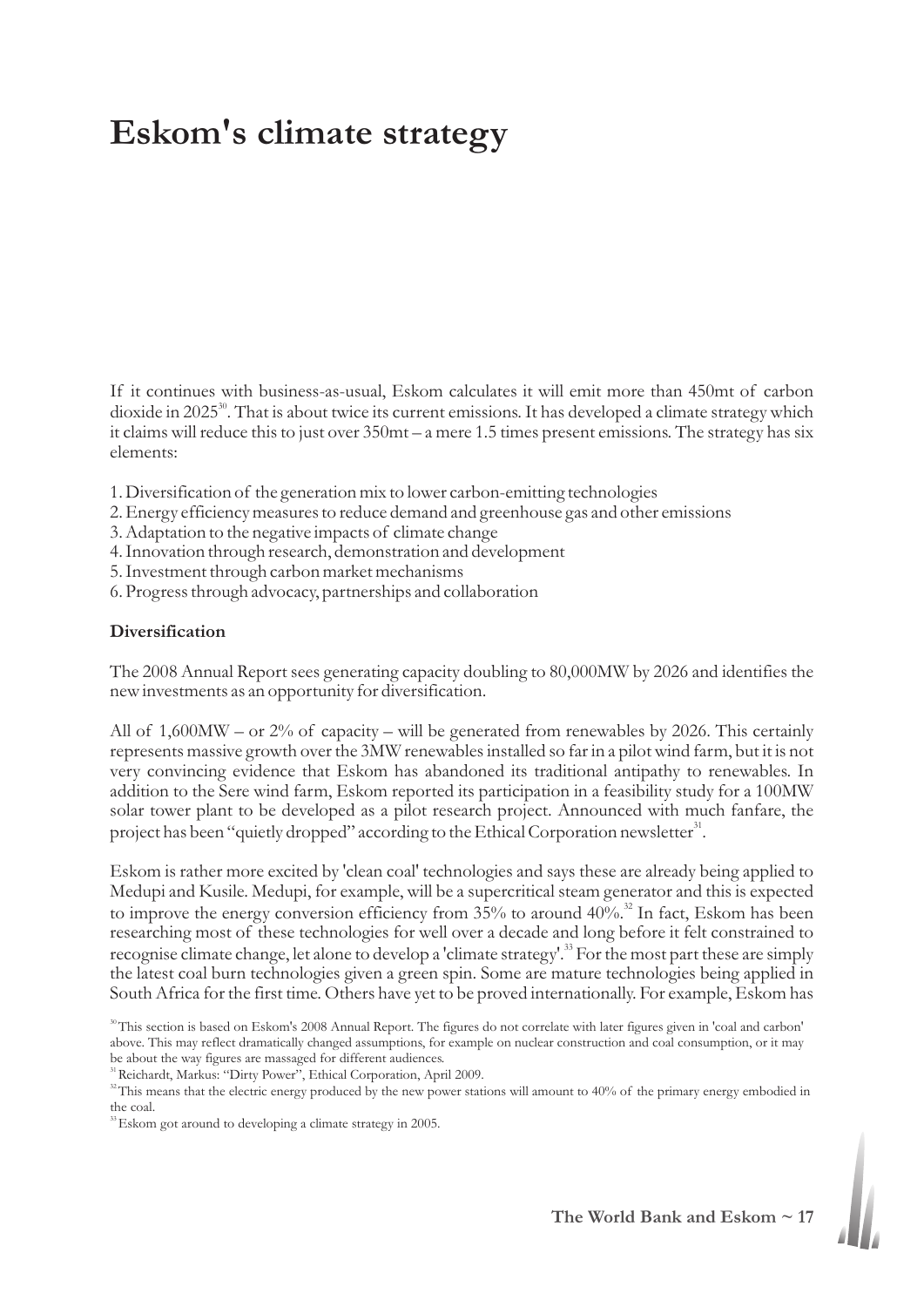a long running research and development programme on underground coal gasification (UCG). The original motivation was to access energy from coal in situations where it could not be economically mined. It is thus primarily a way of expanding the usable coal resource.<sup> $34$ </sup> Any environmental benefits are incidental to that objective. But the environmental benefits are claimed relative to the impacts of mining. Given that UCG is intended for use where mining is not viable, the claim is not valid.

Carbon capture and sequestration is the one technology that responds specifically to climate change. This is essentially a technical fix aimed at getting coal off the climate hook. Because South Africa's energy intensive economy is largely fuelled by coal, government, Eskom and other big corporations have grasped at it. Having already given permission for Medupi and Kusile, the environment minister has declared that no further coal-fired power stations will be allowed unless they are 'CCS ready'.

The idea of CCS comes from 'enhanced oil recovery' technologies: CO2 is regularly injected into oil wells to increase the pressure in the well and so get more oil out. CCS assumes the carbon can be injected into the ground and will stay there. There are at least four major problems with this concept:

- 1) It has not been shown that either capture or storage will work at the scale required anywhere in the world.
- 2) It is very expensive both to build and to operate. And even if separation plants are built, there's no guarantee that utilities looking to cut costs will not switch them off when no one is looking.
- 3) Separating CO2 will consume around 30% of the energy produced by the power station and thus substantially reduce its efficiency.
- 4) Underground carbon storage requires very particular geological formations. Globally, very few such formations are located near industrial areas that produce the bulk of emissions. The CCS infrastructure must therefore include lengthy pipelines and it is thought the cost will become prohibitive beyond 300 km. The prospects of South Africa finding an appropriate location for storage within that range are remote. Nevertheless, a 'CO2 Storage Atlas' is now being prepared at the behest of government and Eskom among others and the potential hyped.

The favoured option for 'low carbon' generation was always nuclear power. For the generator, nuclear is indeed a low carbon technology since carbon emissions associated with nuclear are in construction, mining uranium, fabricating fuel, disposing nuclear waste and, finally, in decommissioning the plant. Most of these emissions will be appear on someone else's carbon account. Eskom's 2008 Annual Report shows nuclear saving about 70mt of CO2 in 2025.<sup>35</sup> With Nuclear 1 now put on hold<sup>36</sup> and government now talking of 6,000MW instead of 20,000MW of nuclear capacity by 2025 there is evidently a large hole in its climate strategy.

Ultimately, a credible climate policy would need to confront the power of the 'minerals and energy complex' that has dominated South Africa's economy since the 19th Century. There is little evidence that the State, which is itself deeply invested in that complex, is prepared to do this and South African officials routinely repeat that coal will be central to the economy for the foreseeable future.



<sup>&</sup>lt;sup>34</sup>Eskom's interest in UCG originates with poor planning for its Majuba plant. Majuba was designed as a pithead power station, but a fault in the coal seam made the proposed mine unviable. Coal is now trucked in by rail at considerable economic and environmental cost. Gasification would enable Eskom to use the original coal resource to fuel the plant. UCG involves controlled burning of the coal in situ in a low oxygen environment – much the same technique as is used to produce charcoal. It replaces the entire mining operation and is being considered for other areas where coal is difficult or expensive to extract, including deep deposits on the Waterberg. Long term environmental costs, including the possibility of uncontrolled underground fires, are uncertain.

<sup>&</sup>lt;sup>35</sup>Carbon savings are represented on a graph [p. 70] which cannot be precisely read.

<sup>&</sup>lt;sup>36</sup> Eskom is going ahead with EIAs and other planning permissions so that it can move fast when it judges that the time is right. In February, then Minerals and Energy Minister Buyelwa Sonjica (now at Water and Environmental Affairs) said the first nuclear plant will be producing power in 2019, instead of 2017 as originally planned. It is not clear what the basis is for this assertion.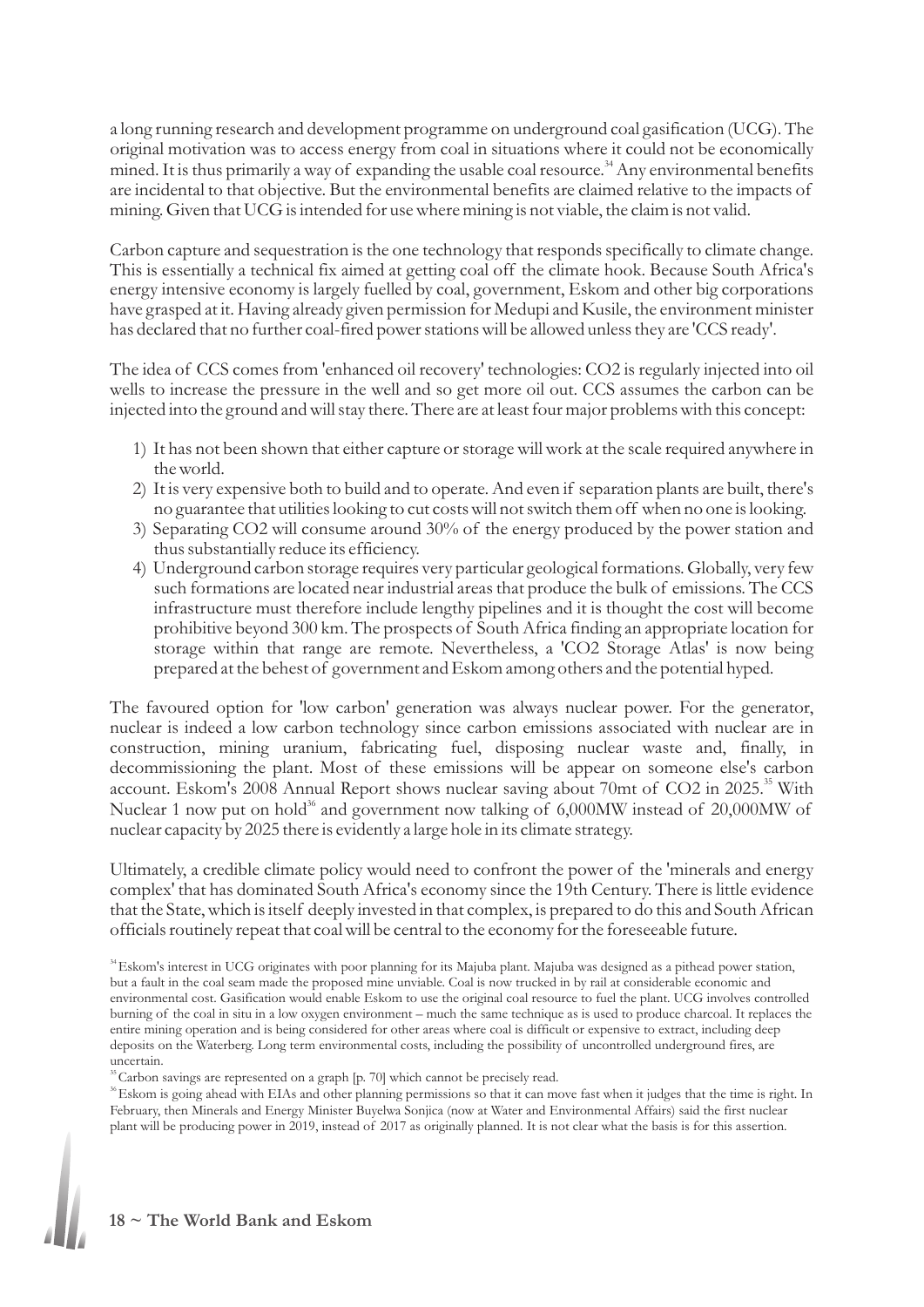#### **Energy efficiency**

Eskom's 'Energy Efficiency and Demand Side Management Programme Overview 2008' says it has aimed for savings of 3,000MW by 2011 and 8,000MW by 2025. Until 2006, however, the demand side management programme was largely invisible. In 2006, when Koeberg broke down, Eskom suddenly found its voice on energy conservation in the Western Cape. This proved the dress rehearsal for the national power crisis as the lights went out around the country in January 2008. Eskom then asked for  $10\%$  cuts in consumption from intensive energy users – the mines and smelters. It also proclaimed its commitment to long-term conservation to moderate the demand for expensive new generating capacity. Meanwhile, sales of back-up diesel generators boomed and, in the Western Cape, Eskom subsidised industry's use of generators. The objective was more to save Eskom's power than to conserve energy.

Conservation goes against the grain given Eskom's history of aggressive marketing to expand electricity sales. Even Engineering News, which is seldom provoked to a critical comment, observed the irony of Eskom "having to champion efforts to curb consumption" and suggested that its newfound devotion to conservation might not survive once the new build programme had restored a comfortable margin of surplus capacity over demand.<sup>37</sup>

Following its over-investment in the 1980s, Eskom operated with a massive surplus capacity. In the 1990s, it did deals with intensive energy users to soak up as much electricity as possible. Most notably, its offer of the cheapest electricity in the world was taken up by BHP Billiton, which sited two new aluminium smelters in the region. Following the national outages in 2008, the profligate use of electricity by the smelter came in for widespread public criticism. Billiton's own banker, Standard, questioned the value of aluminium smelting to the South African economy. Billiton responded by threatening to withdraw its accounts from Standard. and its chairman, Vincent Maphai, commented, "The fact that several years ago BHP Billiton initiated highly capital-intensive aluminium projects in the region to use capacity for which Eskom did not have immediate use now seems to be ignored, even by those who ought to know better," said Billiton chairman Vincent Maphai.<sup>38</sup> Standard backed down.

Eskom's business strategy has followed from policy. Government established Eskom with a mandate to provide "cheap and abundant" power to industry – and to the mines in particular. Cheap power has remained at the core of industrial policy ever since irrespective of who holds political power. In the post-apartheid period, the 1998 White Paper on Energy reaffirmed that cheap power was a source of 'competitive advantage' for South Africa's industrial exports. The policy did pay lip service to energy efficiency but an Energy Efficiency Strategy was only published in 2005 and promptly ignored. Subsidised by cheap energy, mining and industry consume around 62% of electricity – and do so very inefficiently – as against household consumption of about 18%. The increase in demand up to 2008 was driven almost entirely by the commodities boom and demand has fallen off largely because of the slump in prices in the second half of the year.

The 2004 Climate Change Response Strategy argued for the priority for development over environment in terms of global equity and suggested that the "the relocation of energy intensive industries from Annex1 [developed] to Non-Annex1 [developing] countries should be promoted" although this "may give rise to negative environmental impacts" and "do little to alleviate the

<sup>&</sup>lt;sup>37</sup> Creamer, Terence: "Powering down", Creamer's Engineering News, September 7-13, 2007. In common with other utilities,

Eskom aims to establish a 'spinning margin' of 15% above peak demand.

<sup>&</sup>lt;sup>38</sup>Business Report: "Ire over smelter power remark", March 29, 2008.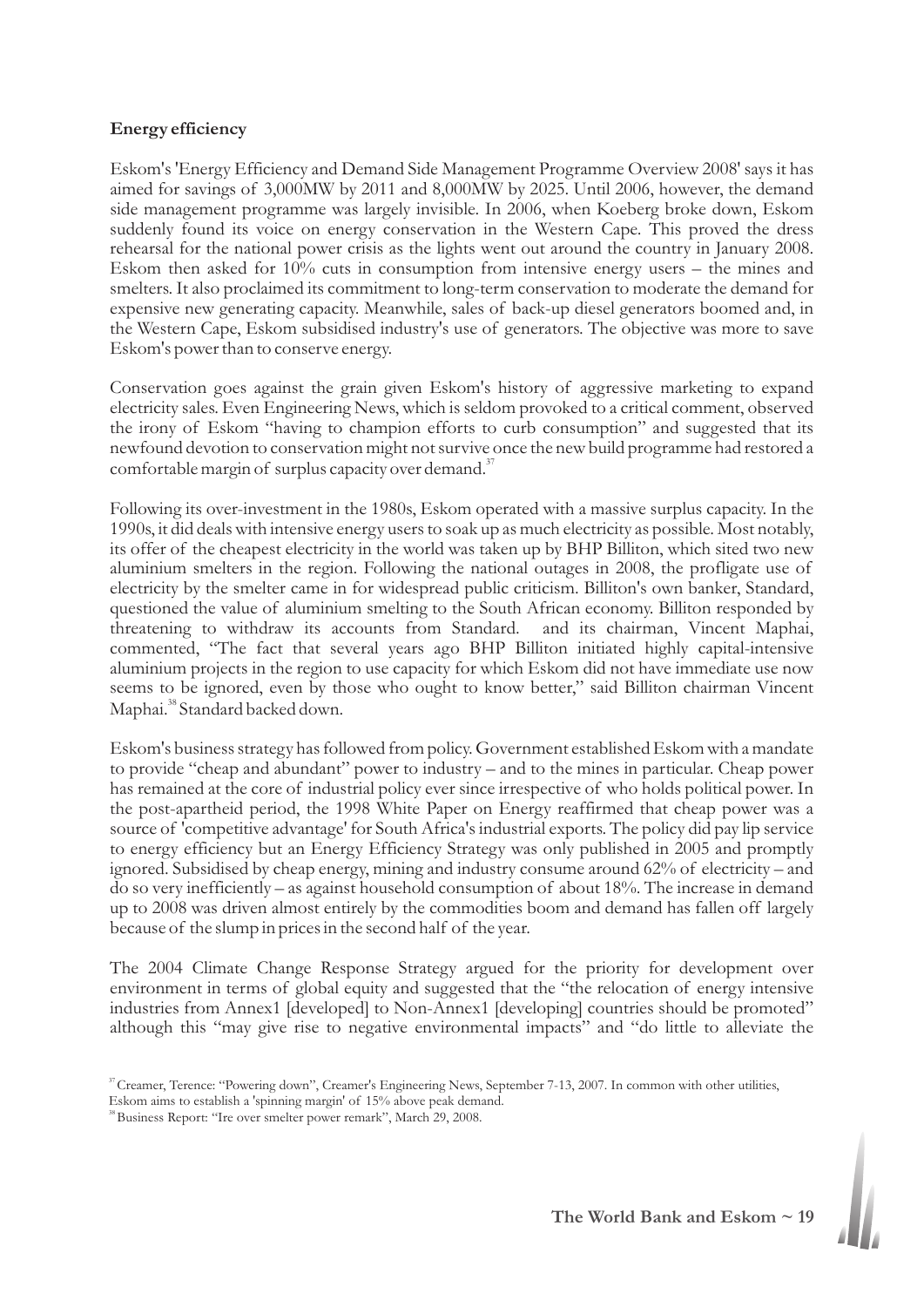problem of unemployment". It also argued that South Africa's export coal markets should be expanded and protected. "Annex1 parties," it said, "should initially concentrate on domestic actions that will not negatively impact on the market for fossil fuels from developing countries".<sup>39</sup>

Government has indeed courted energy intensive industries. In 2007, it offered heavy subsidies in tax breaks and electricity  $cost<sup>40</sup>$  to secure Rio Tinto Alcan's investment in a 1,600MW capacity aluminium smelter at the Coega Industrial Development Zone (IDZ). The 2008 outages, which resulted in the closure of a pot-line at one of BHP Billiton's three smelters, led Rio Tinto to announce that the project would be delayed until the power supply was assured. With the collapse of aluminium prices, the project appears to have gone into the deep freeze.

Alongside Eskom's new build programme, the infrastructure expansion programme announced in 2004 prioritised expanding rail and port facilities to export coal. With the sudden collapse of the commodities boom in the second half of 2008, the infrastructure investments are now proclaimed as a 'countercyclical preparation' for the next boom.

Whatever the case, South Africa's determination to profit from coal and cheap energy has scarcely faltered. Since 2004, South Africa has worked assiduously to become a leading voice at international negotiations on climate change. Domestically, it commissioned the Long Term Mitigation Scenarios – a research process looking at potential mitigation options. This is now being used as a basis for formulating national policy. It starts with an over-riding assumption: economic growth remains the foundation of policy. Energy efficiency makes for a major wedge of carbon savings relative to business as usual, but results in slower growth in demand and carbon emissions, not a reduction. In conditions of capitalist growth, energy efficiency in fact facilitates an overall expansion of energy demand and so cancels out the carbon savings. As with Eskom, government's record suggests that getting a return on its infrastructure investments will trump conservation as soon as an expanded power supply is secured and irrespective of any rhetorical devotion to climate mitigation.

#### **Adaptation**

Eskom says in its 2008 Annual Report it accepts that "global initiatives to reduce CO2 emissions will take many decades". It does not mention that its own interests in coal-fired power, and the investments it is now making, are part of the problem. Given that a degree of climate change is inevitable, it aims to secure its infrastructure against extreme weather events.

#### **Research and innovation**

Included in the R&D projects exemplary of Eskom's response to climate change are:

- underground coal gasification;
- the 100 MW solar tower plant; and
- the pebble bed modular reactor pilot plant project.

With the exception of the solar plant, these projects predate Eskom expressing any concern about climate change and were undertaken for completely different reasons. They, and anything else for which some reduction in carbon can be claimed, have simply been hitched to the climate wagon. The intention is to justify long-term projects and investments rather than to seriously confront climate change.



<sup>&</sup>lt;sup>39</sup> DEAT, 2004: A National Climate Change Response Strategy.

<sup>&</sup>lt;sup>40</sup>The smelter was to be 'the first beneficiary' of the Developmental Electricity Pricing Programme (DEPP). To my knowledge, no other DEPP beneficiaries have been named.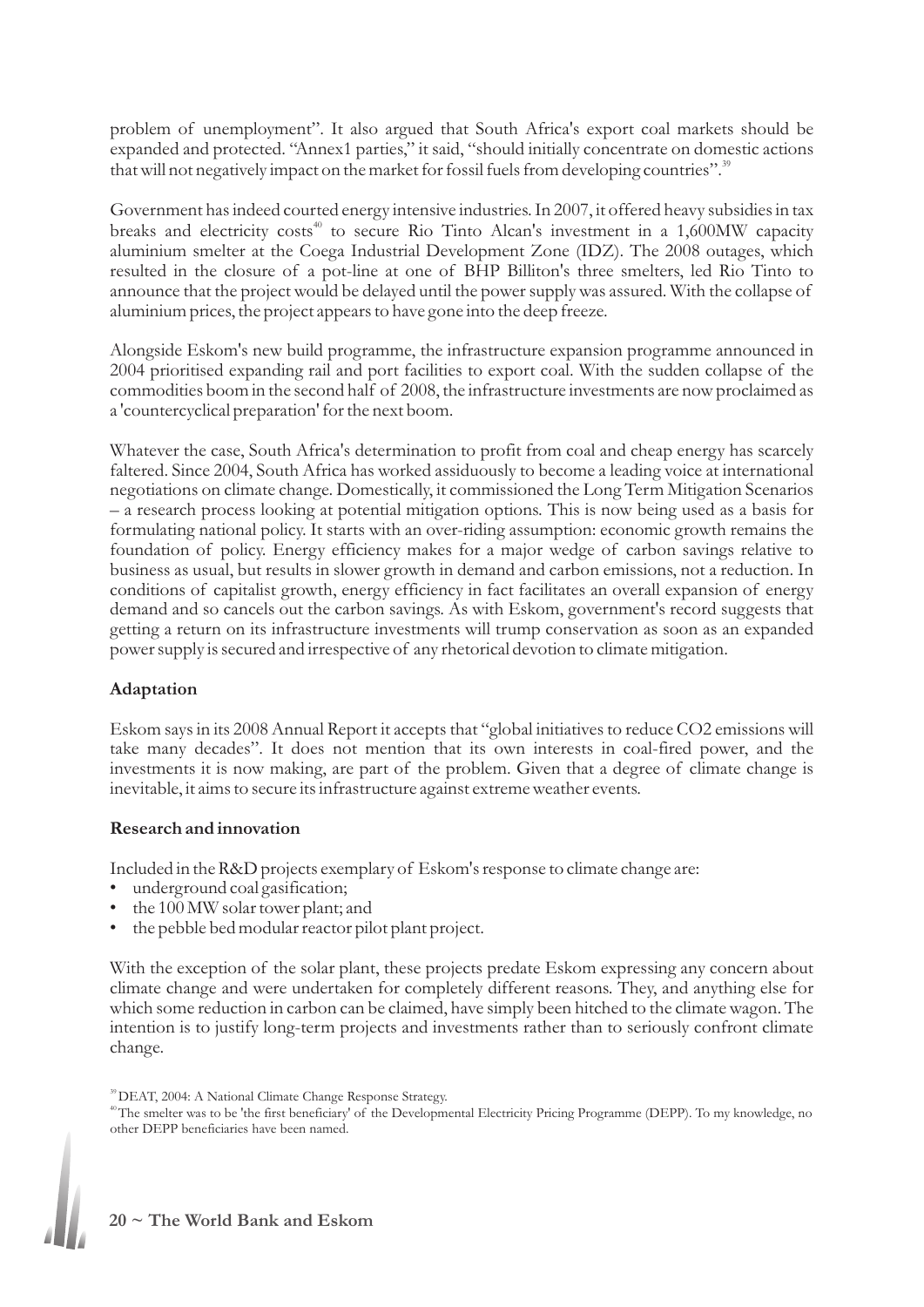#### **Using the carbon market**

Eskom supports carbon trading and calls for 'policy certainty' post 2012. Carbon trading was one of the most contentious issues agreed under the Kyoto Protocol, and for good reason. It does not work to reduce carbon. Instead it creates a new centre of accumulation of capital and, indeed, World Bank influence. Eskom is thus calling for the entrenchment of that which made Kyoto dysfunctional. In doing so, it is repeating government's position as stated at the Bali climate negotiations in 2007.

#### **Carbon trading and CDM.**

The United Nations Framework Convention on Climate Change (UNFCCC) and the Kyoto Protocol were negotiated under the aegis of the 'Washington consensus'. Kyoto is based on a proposal put forward by the USA. It establishes mandatory emissions targets for Annex1 (developed) countries and sets up emissions trading. Having imposed its preferred system, the USA refused to ratify Kyoto and so exempted itself from the obligation to reduce emissions.

On the principle of 'common but differentiated responsibilities', non-Annex1 countries do not have to commit to reducing carbon emissions. The idea is to secure developmental equity between North and South, recognising that Northern countries are responsible for the bulk of carbon emissions, that they got rich in the process and are now better resourced to implement the agreement, and that Southern countries have a priority for development. Following on from this, the Convention then emphasises "sustainable economic development" within an "open international economic system". This system is, of course, anything but equitable.

Three 'flexible mechanisms' for carbon trading are at the heart of the Kyoto agreement:

- 1) Emissions trading allows Annex1 countries that exceed their reduction targets to trade their surplus allocation with those that do not meet the targets.
- 2) Joint implementation (JI) projects enable investors in one Annex1 country to invest in projects that produce less emissions than a business-as-usual project in another Annex1 country and to claim 'carbon credits' for the reductions.
- 3) The clean development mechanism (CDM), which works in the same way as the JI, except that the investors must be from Annex1 countries and CDM projects must be located in non-Annex1 (Southern) countries.

The stated objective of CDM was to support sustainable development in Southern countries while reducing the costs to Annex1 countries of meeting their reduction targets. In this way, Northern polluters could invest in 'clean development' projects in the South and claim carbon credits known as 'certified emissions reductions' (CERs). Alternatively, they could buy CERs produced from CDM projects.

The reasoning was, first, that Northern economies could not afford to meet their targets and, second, that reductions would be cheaper in the South. The idea is therefore founded on 'unequal development' – a polite phrase for economic, social and environmental injustice.

The effects of trading are predictably dismal. There is no link between the price of carbon and the costs of climate change or the costs of emissions reduction required to seriously mitigate climate change. There is no necessary link between the number of CERs in circulation and an overall reduction in greenhouse gas emissions. There is not even a credible guarantee that a CER represents anything more than a convenient fiction.

Wolfgang Sachs [2005] observes that climate negotiators "were charged with protecting economic growth and not the climate". To this end Kyoto embodies three strategies: Northern obligations are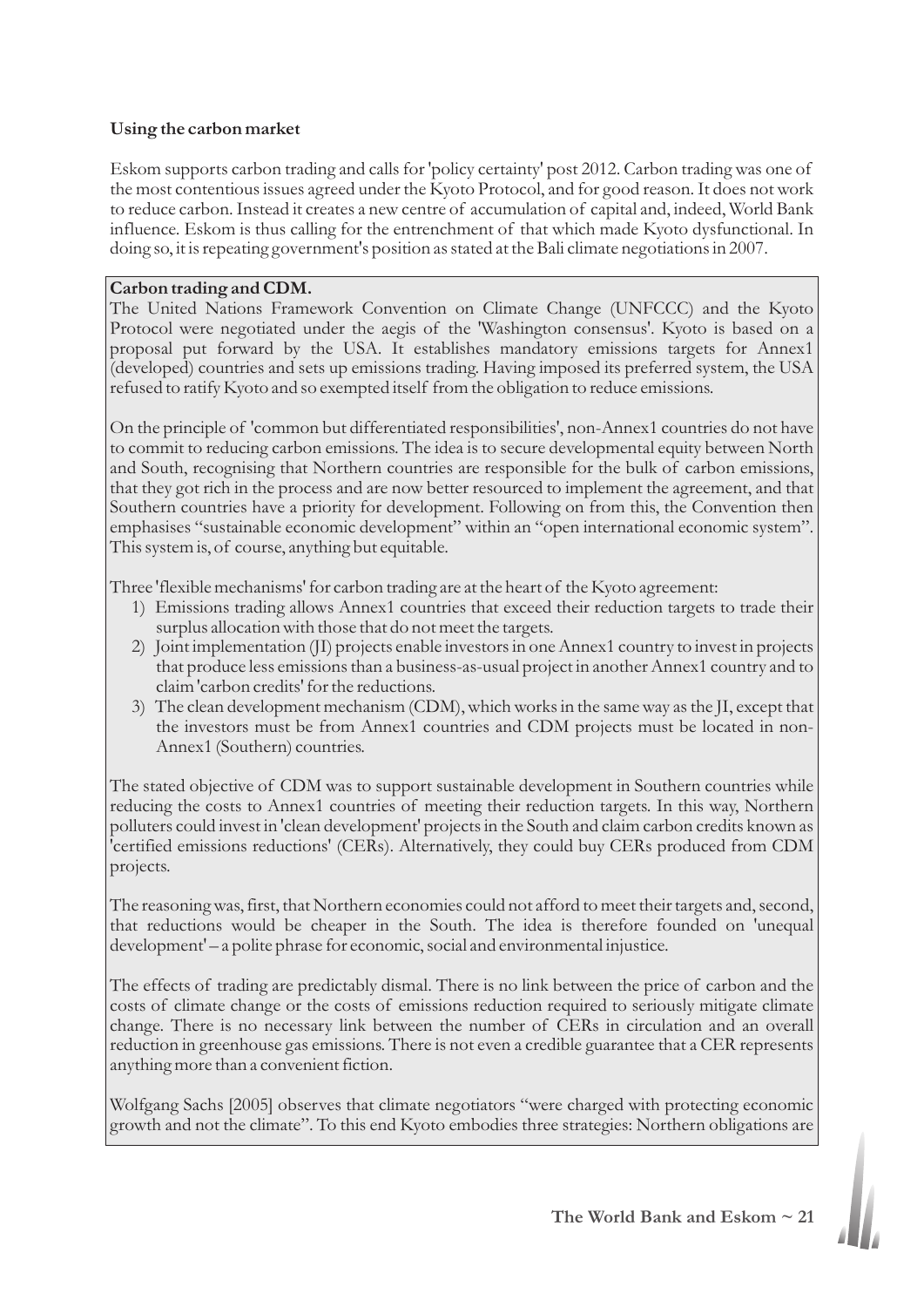transferred to the South and East; obligations are discharged through sinks;<sup>41</sup> and negotiations are framed to focus on the economic tailpipe and exclude discussion of driving interests in the engine room.

The political classes now appear genuinely alarmed at the prospects of climate change but nothing indicates that there is a different agenda for negotiating the 'second commitment period'. Rather, they are entrenching a trading system which has little to do with reducing actual emissions but is already creating a flow of real money for finance capital.

Meanwhile, adhering to principle of 'common but differentiated responsibilities' as a basis for refusing any significant commitments, Southern countries have merely signed over to the North the power to define global response to climate change in its own interests. In particular, the trading system is being developed in the North and the price of carbon – like the price of most commodities – is set on Northern financial markets. For Southern countries, CDM has less to do with the climate than with the competition for foreign direct investment.

Trading imposes no costs on Eskom for its increasing carbon emissions because, as a Southern country, South Africa has no obligation to reduce emissions. Instead, it is seeking carbon credits – for sale to Northern polluters – for anything which it can claim reduces emissions under the 'clean development mechanism' (CDM). 'Reduce' here does not mean an actual reduction in emissions. It means a lower rate of increase in emissions when compared with a 'business-as-usual' project. Eskom must be able to claim that the project is 'additional', meaning that it replaces a cheaper and dirtier business-as-usual option, and is made viable only because of the additional finance available through carbon trading.

Eskom is now applying for 'programmatic CDM' for the whole of its demand side management programme. It has in fact been running a DSM programme for more than a decade. On this ground, it fails the test of 'additionality' – it was doing it anyway. On the other hand, Eskom might argue with some justification that, while it said it was doing DSM, it wasn't really. In this case, the programme would be additional. However, Eskom got serious about DSM when the lights went out. This is what every other utility in the same position has done. It is the business-as-usual response to a power crisis. The CDM rules must therefore be bent if Eskom is to get credits for DSM.

As the critics of CDM predicted, the rules have proved extremely 'flexible'. CDM is a malleable instrument managed with a wink and a nod. So it is quite possible that Eskom will get away with it.

Eskom also uses a 'shadow price' of carbon when choosing between different technologies. This, it says, allows it to take into account the cost of carbon emissions when deciding what to build. In mid-2008, carbon credits were going for more than  $\epsilon$ 30 (over R300) in the European trading system. Following the collapse of commodity prices – including the price of coal – carbon credits dropped to under  $\epsilon$ 12 just six months later. At  $\epsilon$ 30 wind probably looked like a good investment, particularly since the price of coal was also escalating. At  $\epsilon$ 12 – and with coal prices hitting the rocks – coal looks like the better prospect. $42$ 



<sup>&</sup>lt;sup>41</sup> Sinks such as forests, land, oceans and ice absorb carbon and so prevent it entering the atmosphere. CDM sink projects are focused on tree plantations, begging two questions: Whose land will be taken to create the sink? What confidence can there be that the carbon will stay sunk?

<sup>&</sup>lt;sup>42</sup>Nersa has since approved a feed-in tariff for several renewable energy technologies. No thanks to Eskom, this off-sets the effective subsidy to coal, but it seems likely to make renewables the province of privatised production.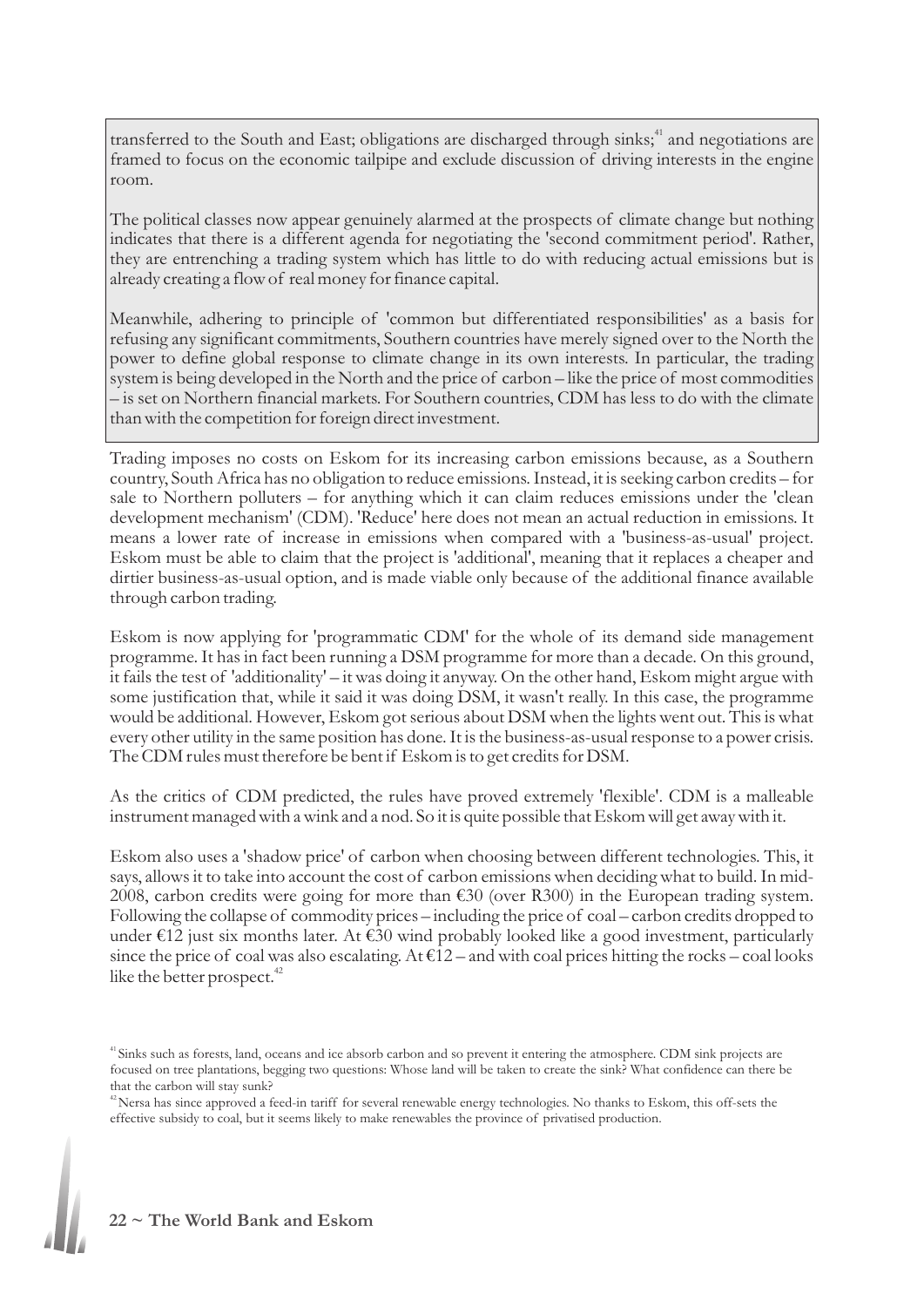Carbon traders say this is exactly how the system is supposed to work. There are three problems with this claim, however:

- 1) The coal-fired stations now being built will last 40 to 60 years. The volatility of market prices makes nonsense of long-term (or, indeed, short term) investment decisions.
- 2) Market pricing has no relationship whatever to the geophysical processes that drive climate change: the slump in the carbon price does not mean that the threat of climate change has been reduced.
- 3) The global economic meltdown has revealed some of the many scams the global financial markets have relied on to maintain profits.

Innumerable scams have likewise been revealed in CDM projects. Carbon trading is where these scams meet and are now amplified through carbon derivatives.<sup>43</sup>

#### **Advocacy, partnerships and collaboration**

Eskom says it supports government's actions in response to climate change and that it is an active member of the National Committee on Climate Change (NCCC). Indeed, it was one of the original members of the NCCC when it was established in 1996. Its participation, however, was more about protecting its interests in fossil fuels than dealing with climate change – and it could count on the support of the government departments as well as industry and mining stakeholders participating in the committee. All shared a common interest in cheap power.

Internationally, Eskom participates in the World Business Council for Sustainable Development (WBCSD), the International Emissions Trading Association (IETA), the Carbon Sequestration Leadership Forum (CSLF), the Coal Industry Advisory Board (CIAB) and the Electric Power Research Institute (EPRI) among others. Such organisations have played a crucial role in establishing capital's influence over the international climate agenda, or are outgrowths of that influence. While the mandate of government negotiators at the UNFCCC was to save the economy, not the climate, the WBCSD helped define that agenda. In particular, it opposed compulsory regulation and trumpeted the virtues of the self-regulating market, and of self-regulating corporations acting within that market, with the fervency of a Wall Street bank. Not surprisingly, it played an active role in promoting carbon trading at Kyoto. In this, it had an ally in the World Bank.

<sup>43</sup>See Hildyard, Nicholas: A (Crumbling) Wall of Money: Financial bricolage, derivatives and power, The Corner House, October 2008, and Hallowes, David: Capital melt down, Kyoto and civil society, SECCP, 2008, available at www.earthlife.org.za

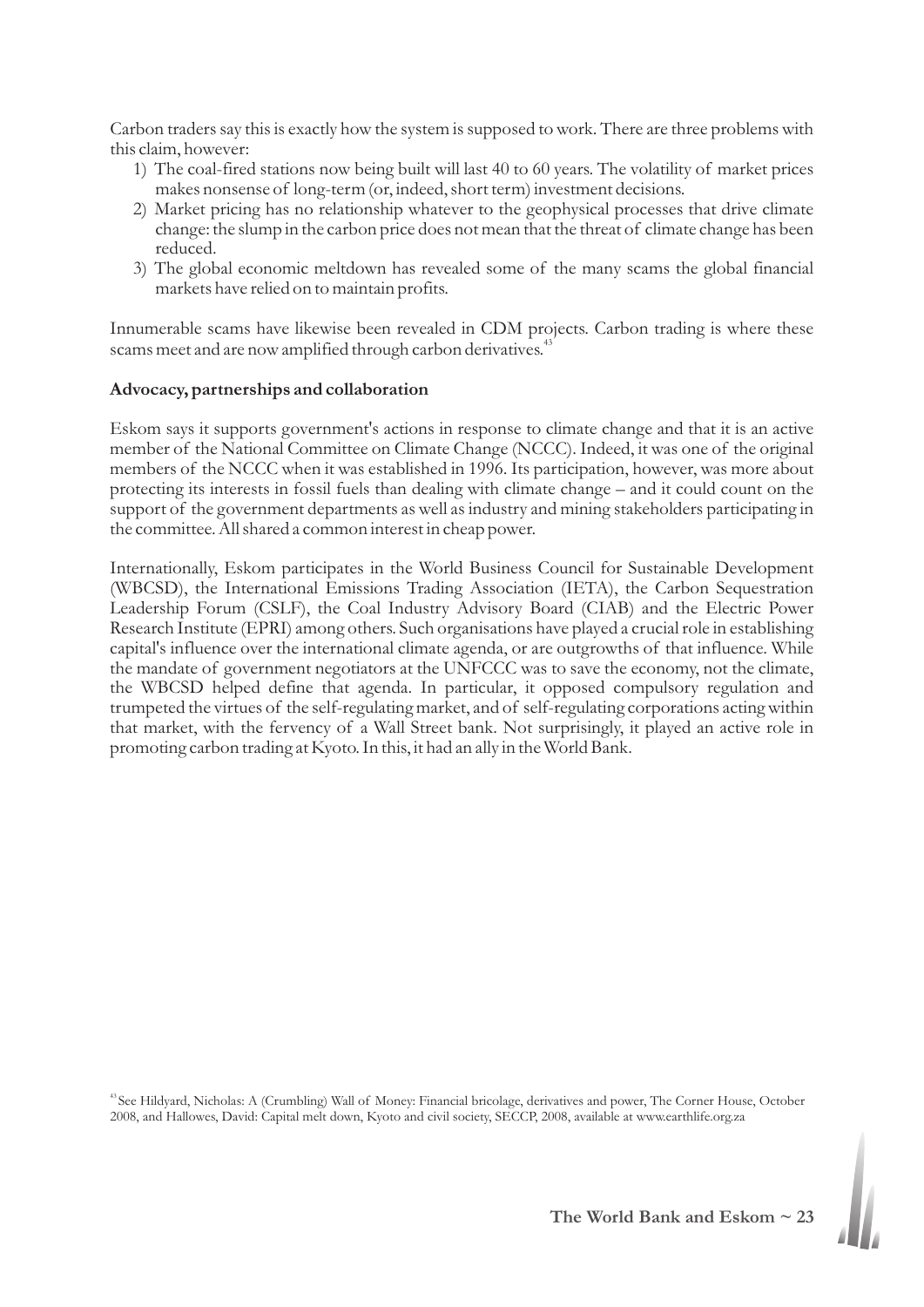### **The money**



*Cartoon by Zapiro: A satirical view of the energy price increase in 2003*

In 2004, the minister for Public Enterprises announced the new build programme and put Eskom's five year capital expansion programme to 2010 at R87-billion. In 2005, this was raised to R150 billion. In July 2007, CEO Jacob Maroga said the corporation had approved power generation worth R204 billion, transmission projects worth R15,5-billion and distribution projects worth R25-billion, but did not give timeframes. By August 2007, Eskom said it had spent R20-billion and was running R4 billion over budget because of rising costs in the global market for electric plants. The price tags on Medupi and Kusile were put at R78.6-billion and R84.4-billion respectively. The R6-billion difference between them was largely put down to the absence of sulphur scrubbers on Medupi.

In January 2009, CEO Maroga reported a further startling escalation in the cost. Medupi would now cost R100-billion and Kusile R110-billion. This, he said, was mainly due to the difference between price estimates and actual contracted prices – but also included the additional costs for scrubbers on three of Medupi's six units. The five year capital programme – to 2014 and therefore not including the full costs for Kusile which is to be completed in 2016 – has similarly been inflated to around R385 billion,<sup>44</sup> or just short of half of the R787-billion total infrastructure spend projected by the Treasury.

<sup>44</sup>This is the figure generally attributed to Eskom sources. Manuel put it at a marginally more modest R356-billion in the 2009 Budget speech.

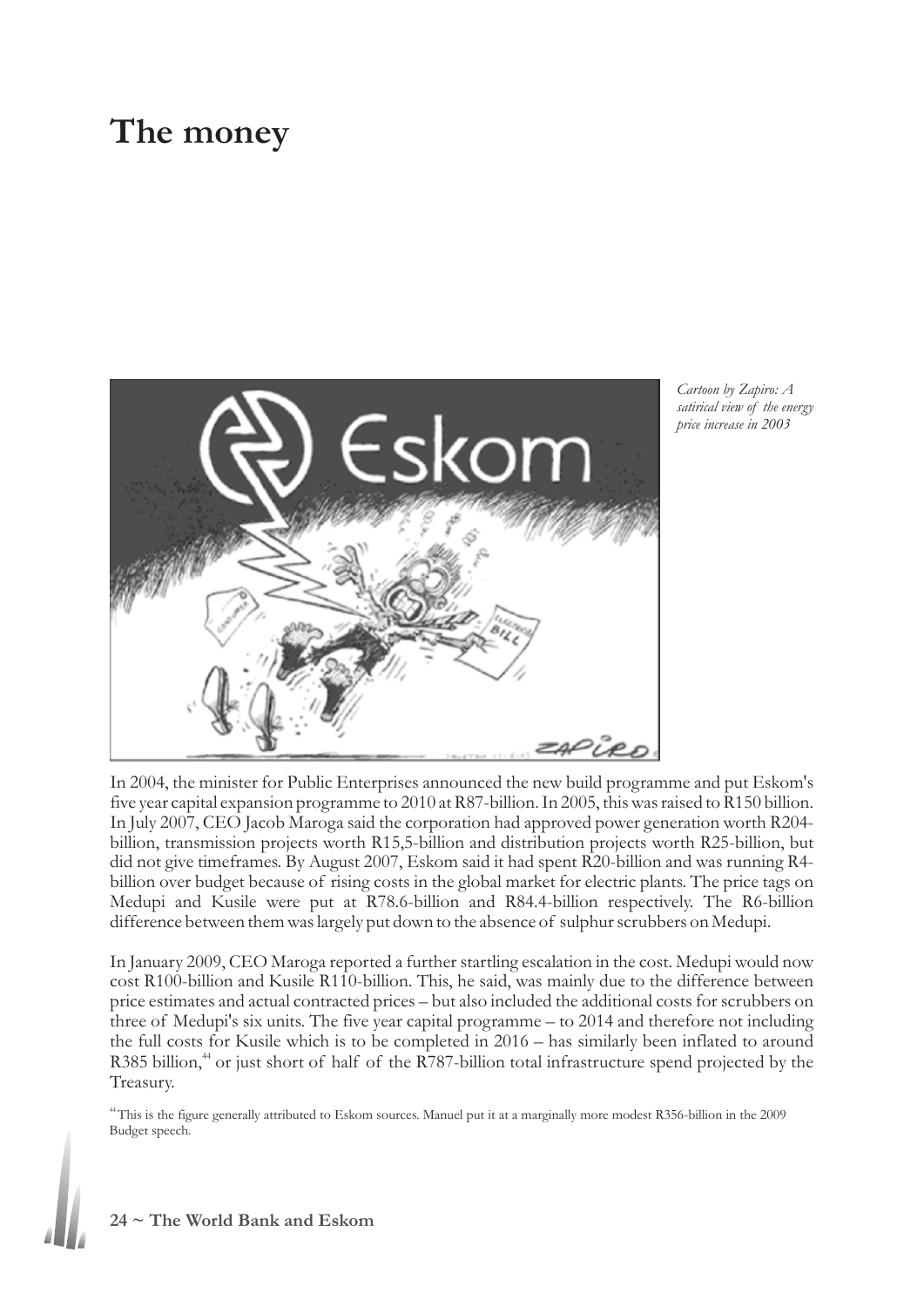The price, it seems, just keeps rising. In part this reflected the general escalation of prices (in steel, cement et cetera) in the period when Eskom was contracting. It was a 'seller's market' in which utilities globally were competing for construction projects. Eskom hopes it's now in a buyer's market and some prices may come down. However, most of the capital equipment is to be imported and the import bill is as much as 60% of the cost. The value of the rand is thus likely to be more significant than any price reductions. It scarcely bears mentioning the rand is notoriously volatile.<sup>45</sup> In conventional terms, this is because South Africa imports more than it exports, and so runs a substantial current account deficit largely funded through speculative investments in equities. This is very much the Achilles heel of the South African economy.

According to the then Finance Minister, Trevor Manuel:

Lower consumer demand and the softer real exchange rate will dampen import demand in 2009, but infrastructure investment will continue to draw in capital goods. This will continue to generate a sizeable current account deficit, expected to average 6.7 per cent a year over the period ahead.<sup>46</sup>

Eskom's own demand for dollars to pay for the imports will thus put considerable pressure on the currency.

In early 2008, Wall Street credit agencies put Eskom on their watch list. They were looking for a major increase in the price of electricity to pay for the new build. In 2007, Eskom requested a price increase of 18.7%, but Nersa awarded 14.2% effective from April 2008. In March 2008, following the blackouts, Eskom demanded that this be reviewed. With vocal support from government, it asked for an above inflation hike of 53% (60% including inflation) effective from April to be followed by a further above inflation hike of 43% in 2009. It first said that the new build projects would be delayed – effectively threatening further blackouts – if the increase was not awarded. It subsequently downplayed the new build and emphasised the run up in coal and diesel prices, arguing for a full passthrough of fuel prices, and the cost of its DSM programme.

The application provoked a storm of protest. During the blackouts, industry and labour had both called for the new build programme to be expedited. They also found common cause in opposing Eskom's pricing application – which, they said, would retard economic growth and threaten jobs. The ANC (as party, not as government) joined Cosatu in denouncing the proposed price rise and calling on government to ensure that no job losses would ensue from the energy crisis. Cosatu further demanded that the new build be financed directly by government – effectively a call for the continuation of subsidies to the minerals and energy complex. Business requested a review of Eskom's funding and specifically raised the possibility of a World Bank loan.<sup>47</sup>

Environmental and other organisations in civil society protested that the increase would be used to fund coal-fired power stations largely to supply energy intensive industries such as the aluminium smelters. They also questioned the distribution of the increase between industry and households and noted that poor households would not be able to pay even if, as Eskom proposed, they were

 $45$ In 2002/03, the rand plunged to around R13 to the dollar. It then recovered on rising commodity prices, particularly for gold and platinum, to 'stabilise' at around R6 – so creating a punishing environment for manufacturing exports. In 2006/07, it fell to between R7 and R8. In 2008, as the economic crisis deepened, it dropped to just short of R11 and has recently bounced back to R8 or R9 largely on dollar weakness. Any benefit to exports is off-set by declining demand in the Northern markets and extreme volatility.

<sup>&</sup>lt;sup>46</sup>Budget speech 2009.

<sup>47</sup>Enslin-Payne, Samantha: "Eskom's request for massive tariff hikes sparks audit call", Business Report, March 20, 2008.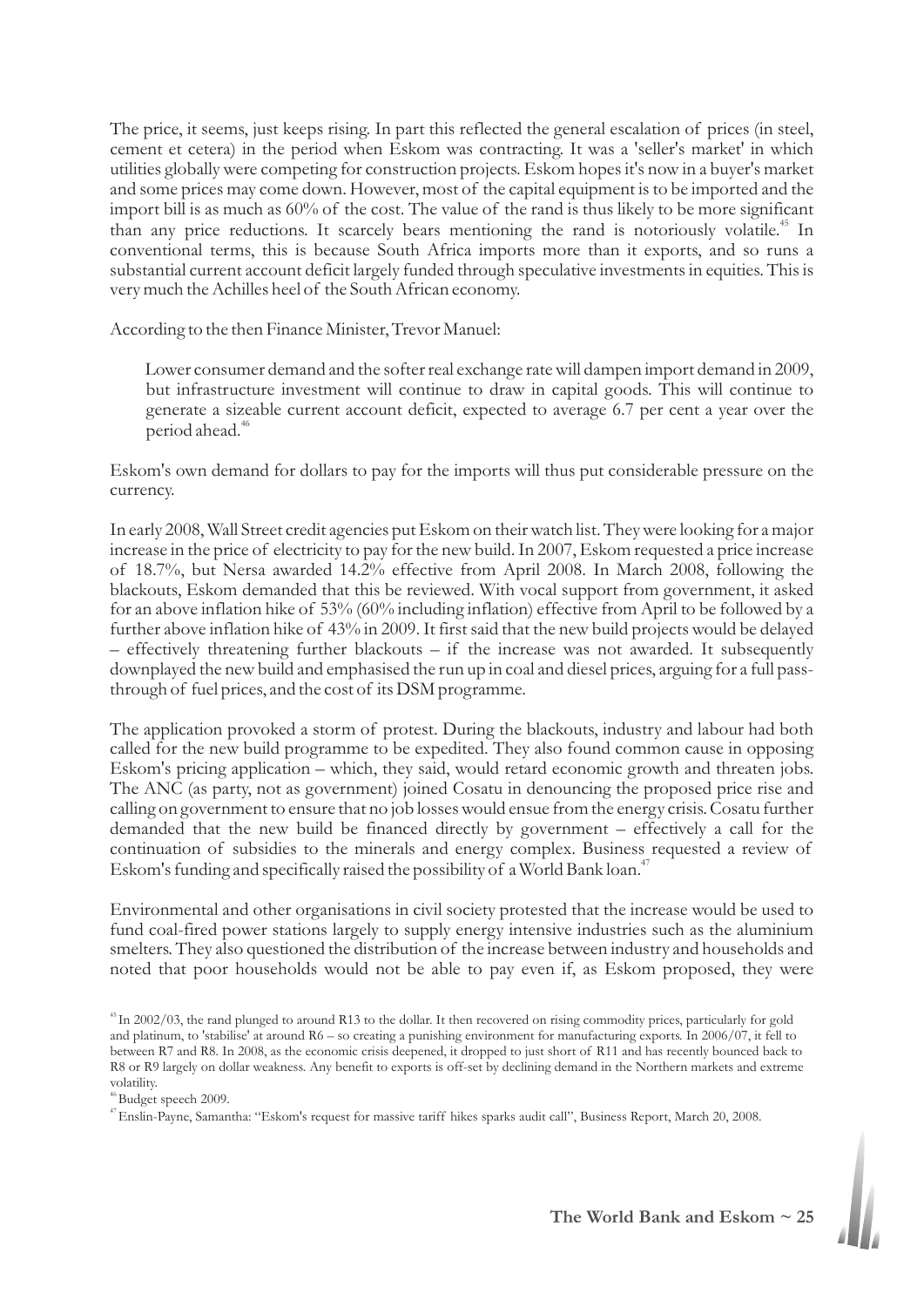subjected to a lower rate of increase. Eskom, however, insisted that Nersa should not disclose 'business sensitive' information, including the price that the smelters and other intensive users would pay.<sup>48</sup> In short, South Africans were not to know how much they were paying to subsidise mining and smelting.

Nersa's 2008 decision was thus taken in a highly charged political context. It raised the 14% increase already given to Eskom to 27.5% and indicated that similar hikes could be expected in subsequent years. It also called on the Treasury to 'front-load' (issue the money earlier rather than later) the R60 billion government loan promised in the 2008 budget speech to help pre-empt downgrading by the credit rating agencies. Treasury obliged, but Moody's dropped Eskom's rating anyway. This effectively scuppered Eskom's plan to raise capital at reasonable interest rates on the global market and, in October, it cancelled a major international bond issue.

In the 2009 budget, Manuel finally acknowledged the severity of the economic crisis and recast the infrastructure programme as 'countercyclical spending' to stimulate growth. In addition to expanding infrastructure spending, the budget makes provision for R176-billion of loan guarantees for Eskom. This covers R26-billion of money already lent and R150-billion of new lending. The World Bank loan falls into the latter category. So too does a €530-million (R6-billion) loan backed by the German export credit agency (ECA) in a deal concluded in May 2009. The loan is from a consortium of European banks and contributes funding for Medupi's boilers which are to be manufactured by Hitachi Europe.<sup>49</sup>

The Treasury guarantees also underwrite Eskom debt to private capital. In response, the credit rating agency Standard and Poor's said it would only reconsider Eskom's rating once it had scrutinised the terms of the guarantees to ensure that they were "unconditional and irrevocable". Ficht appears to have concluded that they are.

The 2009 round is now in process. Eskom's opening gambits emphasised that the price of electricity is below production costs and makes no provision for investment. It also pushed, as in 2008, for a rushed decision. It submitted its price application in May, three months late and a full month after Nersa was supposed to decide on it. And instead of applying for the scheduled 'multi-year price determination' (MYPD), covering 2009/10 to 2011/12, it applied for an 'interim price increase' of 34%. It claimed that it could not submit an MYPD application until it had clarified its funding model for the new build in talks with government "and other stakeholders" – one of which is no doubt the World Bank. The interim application therefore excluded the costs of the new build. It also assumed that it could recover additional costs, above 34%, for its DSM programme and its expensively overworked OCGTs. Environmental externalities are ignored, perhaps on the not unreasonable assumption that the major economic actors – government, business and the unions – will be indifferent to the omission while environmental organisations can be ignored.

The document is thin on evidence to support its very tenuous arguments. It claims that 34% is in line with Nersa's 2008 price projections. But those projections did not exclude the costs of the new build and were aimed at 'smoothing out' the impact on tariffs. Moreover, Eskom's arguments that 34% is necessary to cover current costs are not convincing. With the MYPD application still to come, Eskom seems to have its eye on a double tariff increase. The scale of what it wants is indicated by

<sup>49</sup>Northern country ECAs guarantee debt to secure contracts for their home industries. They eliminate the risk to banks, effectively taking over unpaid debts, but not to the recipient country. They now hold a substantial proportion of Southern debt. <sup>50</sup> Creamer, Terence: "S&P's scrutinises Eskom guarantee detail before making ratings call", Engineering News, February 13, 2009.



<sup>48</sup>Olivier, Mariaan: "Power utility defends confidentiality request", Engineering News, April 9, 2008.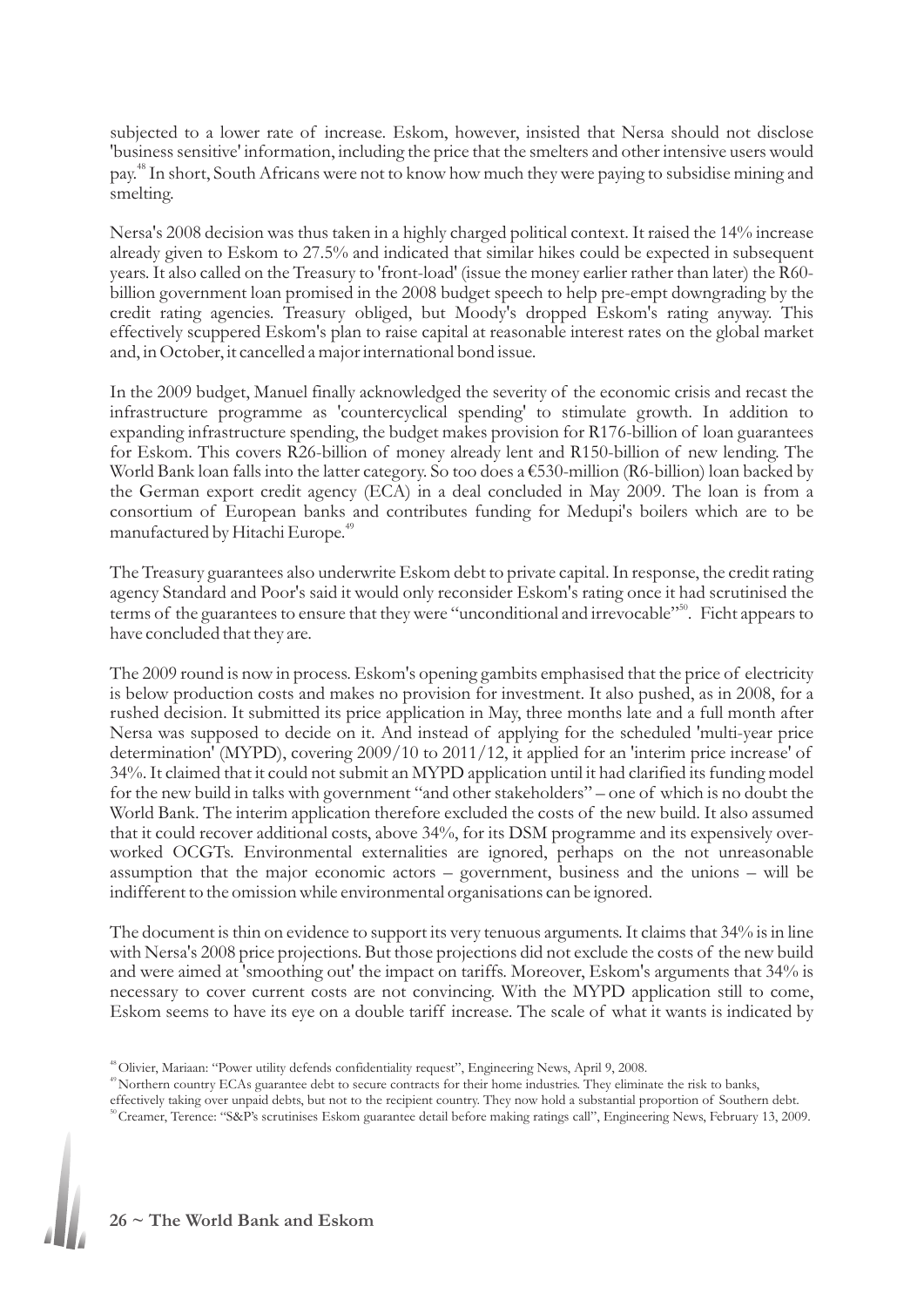reports that it originally intended asking for an 88% tariff increase before being persuaded to go with the more modest 34%.<sup>51</sup> This tallies with a comment from Nersa that Eskom would need a 90% rise to cover the missing R27-billion in its capital requirements for this year (2009/10).

As in 2008, the application has met with opposition across the board both for the late submission and the scale of the increase. Cosatu has threatened strike action if the application is granted. With the economy in recession, the country could not afford a massive increase. Their view that it would retard recovery and threaten jobs was echoed by industry associations. The mines and big industry, however, appear to accept that Eskom must recover costs. From whom, remains the question. Whether those with long-term supply contracts will be affected by the increase has yet to be clarified.

Eskom anticipated the universal concern at the impact of a price rise on the poor. It submitted that "mechanisms must be developed to address affordability" but deferred this to the MYPD application. Presumably the interim application will have an interim impact on the poor. Beyond this, such mechanisms are likely to be located within government's approach of means-tested relief for 'indigents'. Those not identified and registered as indigent will then pay full whack. Earthlife Africa anticipates that increasing numbers of South Africans will be cut off and that this will increase indoor air pollution, with severe consequences for people's health, from coal and paraffin sources. $52$ 

Despite the government make-over following the elections, the executive reiterated its support for Eskom, arguing that the new build could stall if it was not granted 34%. This appeared to contradict Eskom's exclusion of capital costs. It may also reflect the tenor of negotiations with the World Bank and other investors. In the Bank's view, "effective pricing and cost recovery are key for achieving financial sustainability for [South Africa's] electricity sector".<sup>53</sup> It may be presumed that this is a critical aspect of the loan negotiations.

Pricing is also a condition for private capital investment in power stations. South African policy is that 30% of new generating capacity should be private. While there are some technical issues, the main block to private entry is price. Production costs from Eskom's new coal plants will be far higher than from existing plants largely because of the costs of paying off the debt. New private plants will similarly need to pay off the capital and, in addition, return a profit to the investors. Negotiations between so-called 'independent power producers' (IPPs) and Eskom, as the 'single buyer' of their electricity, have mostly foundered on the question of price. Given that the Bank is a proponent of privatisation, the reference to the 'electricity sector' indicates its interest in creating the conditions that big transnational power corporations will find agreeable.

Price is, of course, capitalism's basic approach to demand side management. Recession, however, has proved rather more effective. In response to Cosatu's comment that reduced demand had relieved pressure on Eskom's 'spinning' margin, CEO Jacob Maroga said that the margin in 2008 was 11.5%, well below the desired 15%. Since South Africa went into recession in the fourth quarter of 2008, it seems probable that the margin has widened. Be that as it may, Eskom's application sees a decrease in sales as a critical risk. It 'forecasts' a 3.6% drop in sales in 2008/09 (the past financial year), which rather contradicts its response to Cosatu, followed by 2.3% increase for 2009/10. However, the failure of economic recovery could result in a further drop in sales and, the document implies, shrinking revenues would further destabilise operations. This clearly points to the corporation's dependence on expanding volumes and to the limits of its conception of DSM. It also highlights the

<sup>&</sup>lt;sup>51</sup> Donnelly, Lynley: "Eskom creates a perfect storm", Mail & Guardian, June 12, 2009.

<sup>&</sup>lt;sup>52</sup> Earthlife Africa submission to Nersa.

<sup>&</sup>lt;sup>53</sup> Personal communication, June 2, 2009.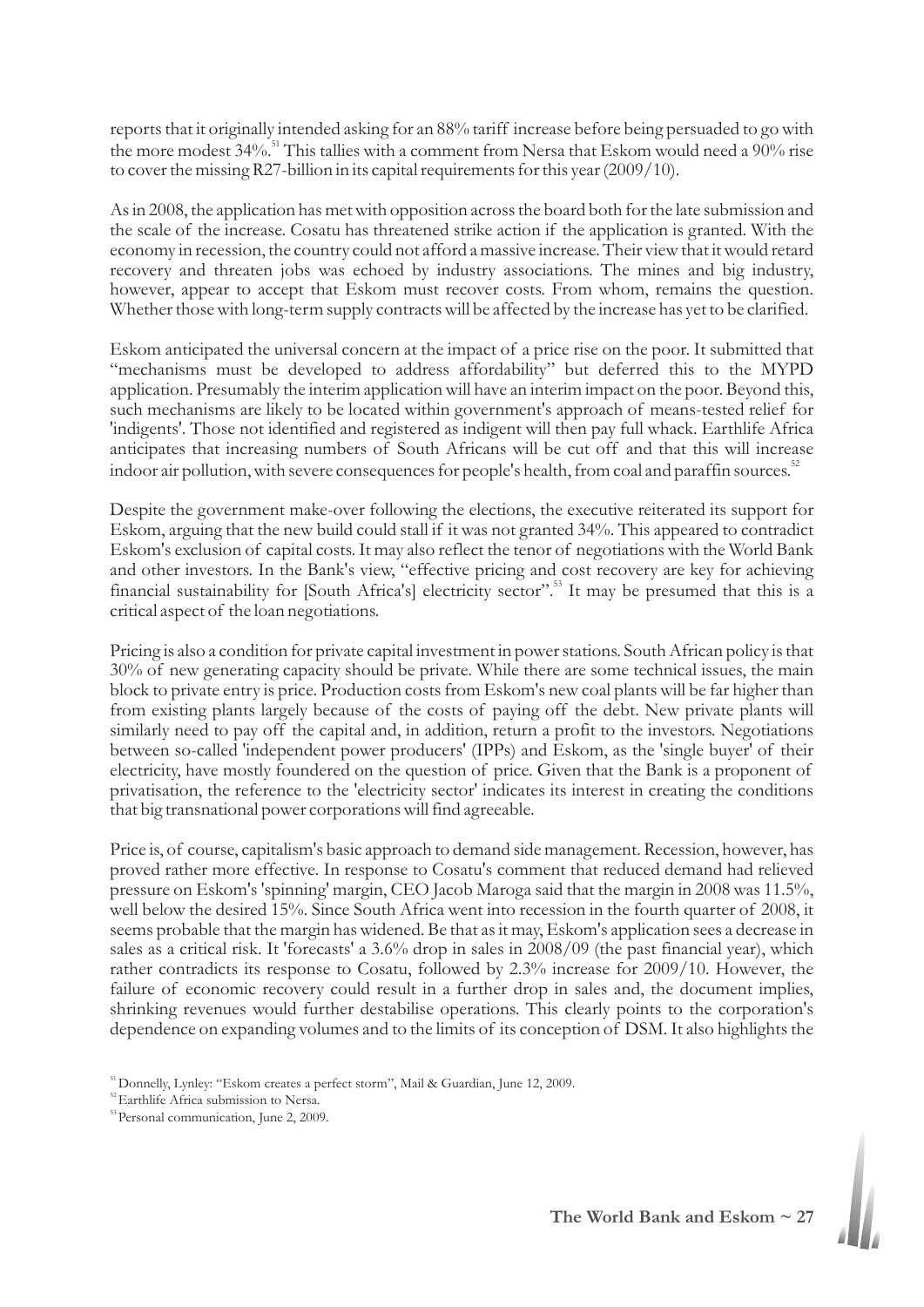other side of 'effective pricing'. If the price increase retards economic recovery, then Eskom is cutting its own revenue base. This raises the possibility that cost recovery and expanding sales have become incompatible.

#### **Terminal logic**

This incompatibility will be exacerbated into the future. The major economic actors have focused on who pays, but not on what they are paying for. They do not question either the need for the new build nor its base in coal. Rising coal prices are central to Eskom's argument for a higher tariff – despite the dramatic fall in prices from their high in mid-2008. For the longer term, it argues that "the true economic cost" includes "the cost of increasingly scarce primary energy and the cost of shifting to cleaner and renewable electricity generation technologies".

There is, as noted above, no indication of a shift to renewables through to 2025. Instead, the new build ties power production to coal for the next 40 to 60 years. The limits of the global capacity to expand oil production are now obscured by the recessionary collapse in demand. Even in the absence of economic recovery, it is doubtful supply will meet demand much beyond 2012. Coal will then once more follow oil prices up even if the coal supplies can be expanded. The moment of peak oil – when global production goes into decline – marks a terminal point in the logic of the regime of capitalist accumulation.

A second terminal point is visible in the economic crisis. Eskom calls it a 'downturn' while government has reluctantly been forced to acknowledge that South Africa is in 'recession'. Neither word is adequate to the moment. The world is now entering a major depression. In contrast to the recession of the 1980s, which was induced to restore the political power of the US, the managers of global capital have lost control. Investors run from pillar to post to find a safe haven – now into US bonds, now into emerging markets, now into commodities. The result is increased economic volatility. Peak oil plays into the crisis. At the first sign of 'green shoots', the oil price spikes as investors rush in, only to strangle the shoots. There may be more booms and even bigger busts to come, but the global political and economic order will not survive the next few decades.

Increasing the spinning margin is no doubt essential. Building two, and possibly three, R100-billion power stations in anticipation of supplying yet another aluminium smelter with cut price power is hardly a sensible way of doing it in the present context. In taking on the debt, the Treasury is making a double bet: that future economic growth, and the continuous expansion of the energy system, will more than cover repayments; and that the rand will hold its value. Otherwise the debt becomes a trap as it did for many Southern economies in the 1980s.

The Bank has had a good crisis thus far. Government has reversed its position on taking its money because other sources of funding have dried up and because, according to Treasury officials, it is substantially cheaper than commercial borrowing. The political price of the loan, however, is intrinsic to the negotiation and, should the Treasury's bets not pay off, the Bank may yet find itself imposing involuntary structural adjustment on South Africa to secure repayment. The costs will be imposed on all citizens.

The third terminal point is the ecological crisis. The costs are now escalating at all scales from the local consequences of pollution and the destruction of 'ecological services' to the global consequences of climate change. The regime of accumulation founded on growth is not compatible with addressing climate change. While the global managers have thrown stupendous sums of money at saving the economy, losing it now presents the best prospect of inadvertently saving the climate.

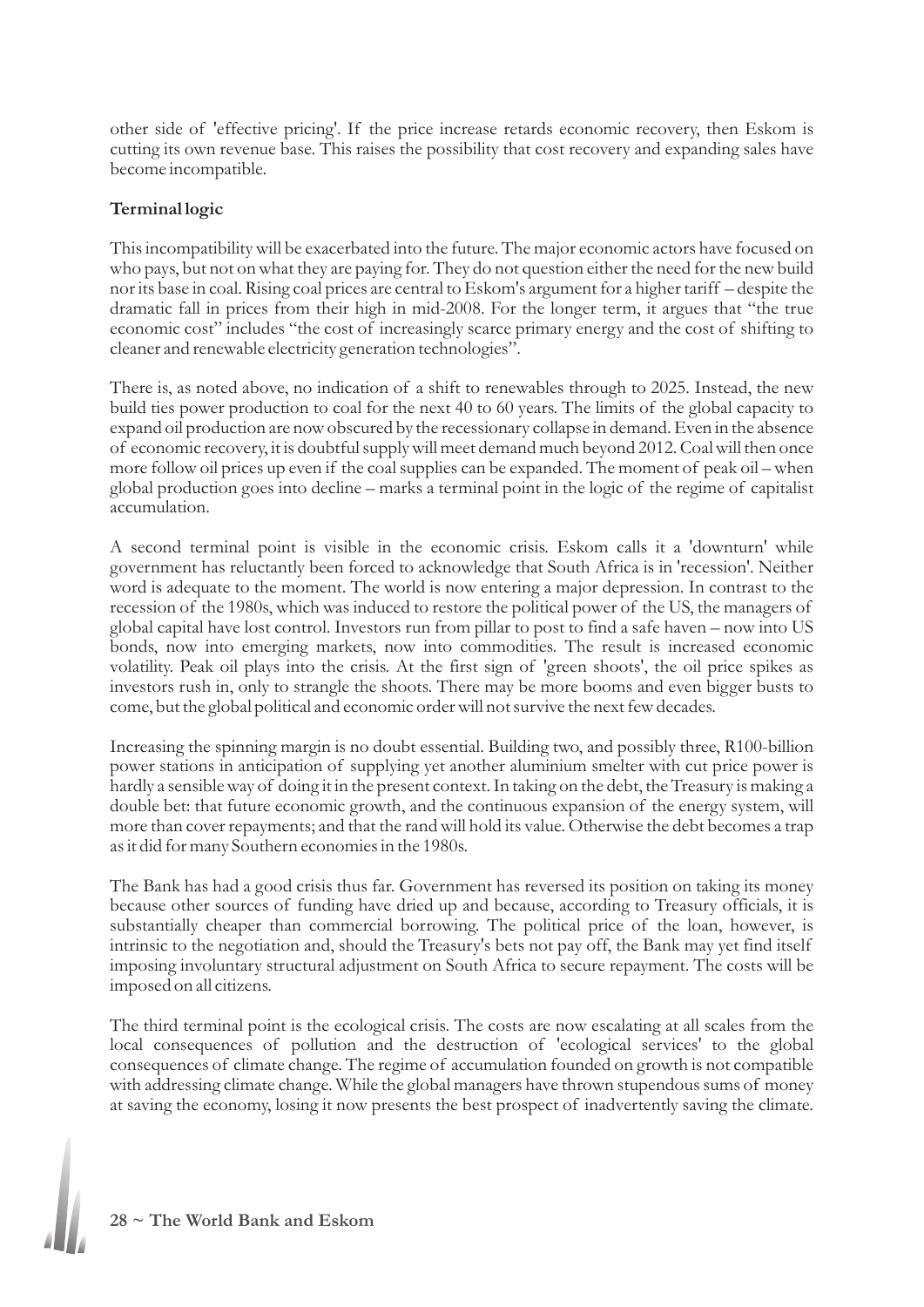Avoiding runaway climate change requires a 6.5% annual reduction in industrial carbon emissions after 2015 according to a paper prepared for the Tyndall Centre for Climate Change Research. The authors note that the economic collapse of the former Soviet Union resulted in only a 5% reduction in emissions. They come to the reluctant conclusion that a "planned economic recession" would be necessary to avoid catastrophic climate change.<sup>54</sup>

The World Bank, deeply involved in climate negotiations and financing as it is, is not the institution to support the drastic change in direction that's required. And the South African government's own assumptions are not in fact very different from the Bank's. The new build is, after all, a home-grown idea. It was nurtured in an economy that is based on cheap labour and cheap energy. For big industrial users, but not for people, it provides the cheapest power in the world. This is the competitive advantage that has made the country one of the world's most carbon intensive economies. The new build is pushing up prices but, as Eskom Chair Bobby Godsell quipped, cheap power is not much use if there is none in stock. Besides, South Africa has some leeway on price with most of its heavy minerals competitors and the managers of SA Inc are determined to retain the advantage. In doing so, they are recreating the logic of an economy that is internally subordinated to the interests of the minerals and energy complex and externally subordinated to the imperial market. This is the economic model that the Bank sets out to save with its loan offer.

<sup>54</sup> Anderson, Kevin and Bows, Alice: Reframing the climate change challenge in light of post-2000 emission trends, Philosophical Transactions of the Royal Society. 2008.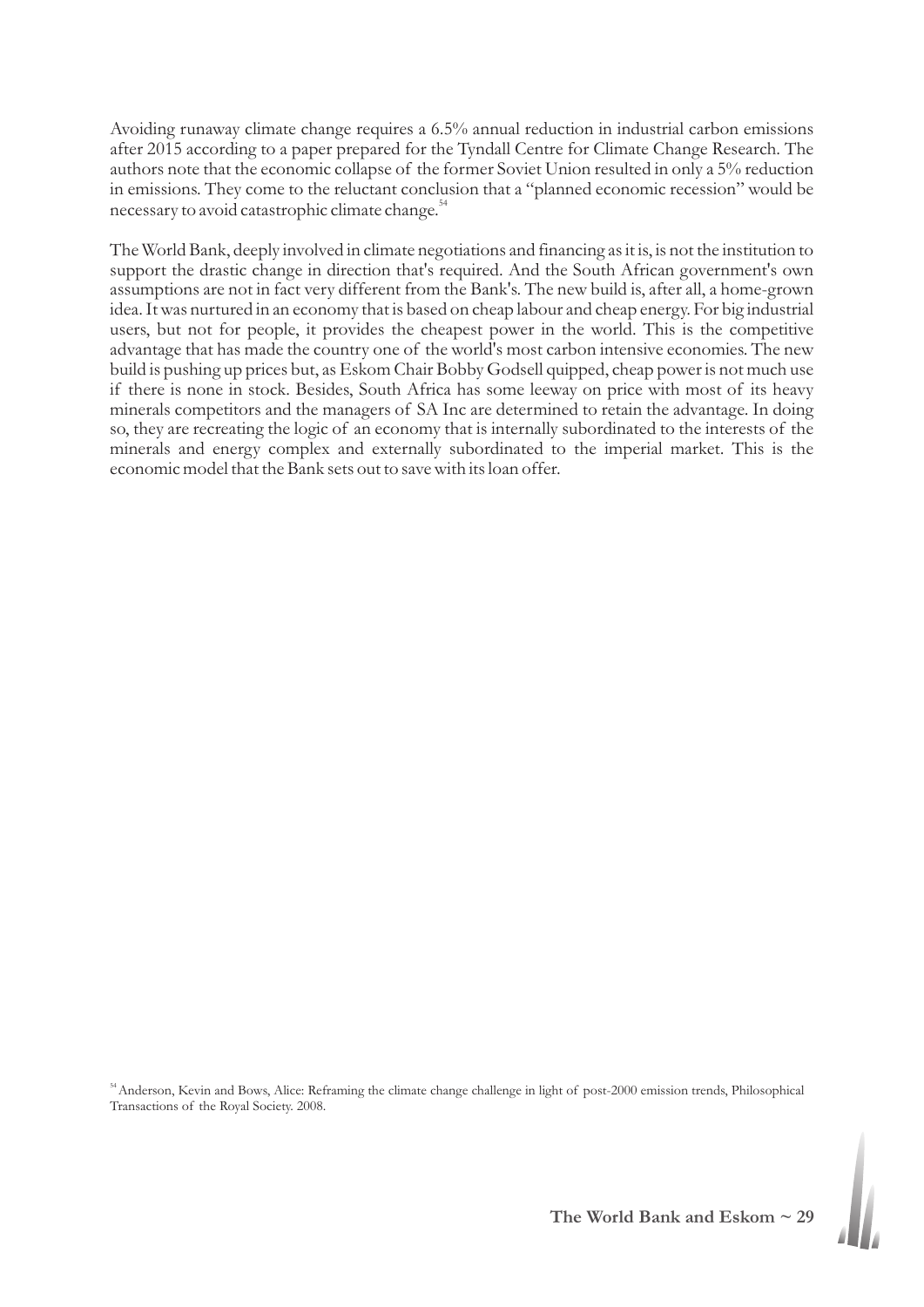